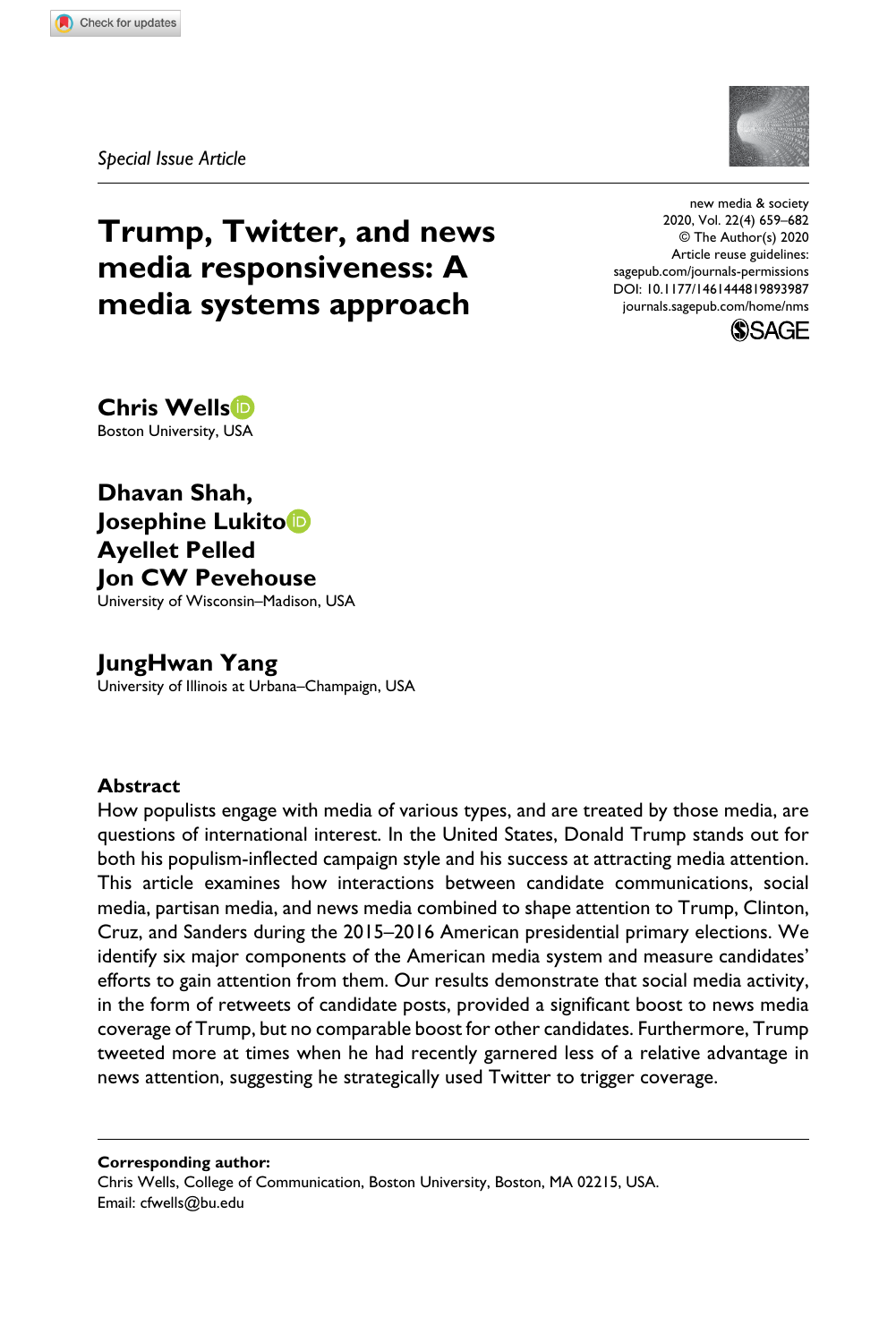#### **Keywords**

Attention economy, Breitbart, Clinton, Cruz, hybrid media, populism, populist, Sanders

The relationship between the growth of populism in Latin American, Europe, and the United States and the development of the digitized communication system is a topic of great interest to scholars of communication and politics (Mazzoleni, 2008). Amid a lively research paradigm, scholars have examined populist rhetoric (Oliver and Rahn, 2016), uses of social media (Engesser et al., 2017a), and treatment in the press (Bos et al., 2011; Schmuck et al., 2017). We build on this work by examining how different components of the hybrid media system responded to the leading candidates of the 2016 American presidential primary elections, which featured two candidates—Donald Trump and Bernie Sanders—noted for populist qualities. In this, we address a gap highlighted in a recent special issue on the topic of populist political communication (De Vreese et al., 2018).

Our specific focus is on how attention generated by Donald Trump, Ted Cruz, Hillary Clinton, and Bernie Sanders was amplified and spread among diverse sectors of the media ecology during the primaries in 2015–2016. Trump is an especially intriguing case, as a candidate who exhibited several populist predilections and received a disproportionate share of attention from news media (Patterson, 2016). Research investigating how this heightened attention developed has shown, for example, the range of attention-getting resources from which Trump benefited (Wells et al., 2016). Here, Sanders stands as a counterpoint, a candidate who displayed traits of left-wing populism, but did not receive the outsize attention Trump enjoyed, nor win his party's nomination (Oliver and Rahn, 2016).

We take a novel, media system–oriented approach to explore questions about how populists generate attention in a diversified and fragmented media ecology. First, we situate Trump and Sanders in the context of each party's nomination process, by also considering the mechanisms by which their principal rivals, Cruz and Clinton, attracted attention. Second, we disaggregate what is often referred to simply as the "media system" by typologizing six distinct clusters of media outlets in the United States, from left-wing to centrist, right-leaning, and populist-inflected right-wing media outlets. This enables us to build a more refined picture of how "the media" responded to the candidates. Finally, we consider the social media behavior of the candidates and their supportive online publics, and how that behavior related to media attention.

#### *American populists?*

The notion and nature of "populism" is a contested one even within the European sphere in which it is receiving the most thorough examination (Mudde, 2004). In some ways, applying the term in the United States is even more problematic. Unlike many European countries, which have political parties that can readily be identified as populist, the American two-party system largely circumscribes this possibility; Trump, of course, won as a Republican, and Sanders eschewed his independent label in the Senate to run as a Democrat. Both thus had a complicated mix of insider and outsider traits.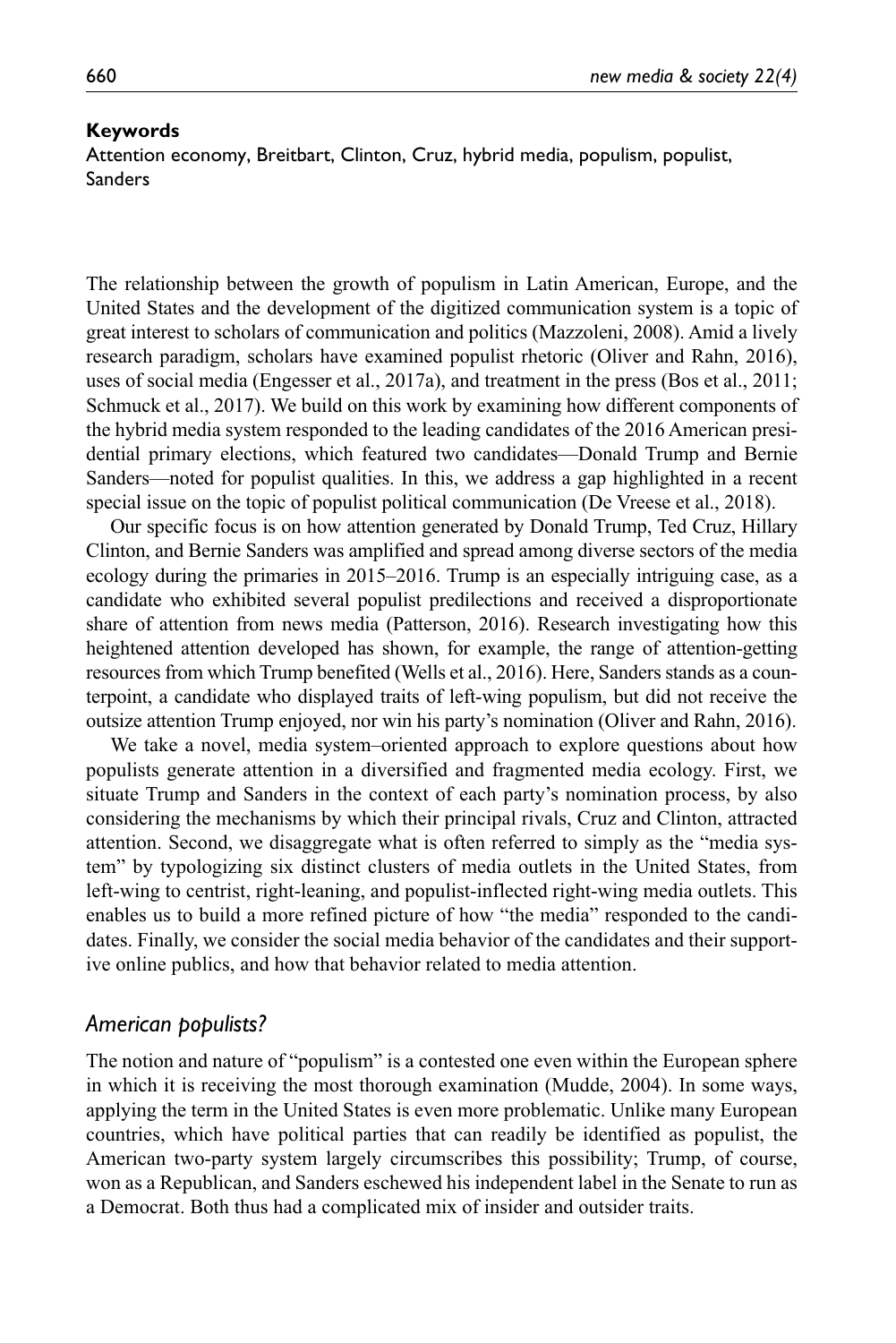Yet the two candidates did exhibit a number of the most-agreed upon elements of populism. Both were notable for their consistent attacks on elites (Mudde, 2004), though their depiction of who the elites were and what they were doing diverged widely. Trump's version doubled down on the anti-"cultural" elite that has been the target of Republican politicians and conservative media for decades (Peck, 2019): coastal liberals, the Washington DC establishment, and people associated with news media. In a move out of the playbook of right-wing populism, he rhetorically paired attacks on this elite with ostracism of key groups he portrayed as threats—most of all, immigrants and people from the Middle East. In doing so, he explicitly called out the concept of an American "Heartland" (Engesser et al., 2017a) and promised its renewal under his leadership ("Make America Great Again"). Trump thus fills out all three of the characteristics of Jagers and Walgrave's (2007) notion of "thick" populism. Further stylistic notes characterized Trump's campaigning, especially his regular violations of political norms, vernacular communicative style, and criticism of news media (De Vreese et al., 2018), all of which served to underwrite a Manichean view of political legitimacy (Waisbord, 2018).

Typical for a left-wing populist, Sanders' anti-elitism was directed at economic elites and corporations, whom he characterized as standing in the way of average Americans fulfilling their needs in education, healthcare, employment, and other domains (Oliver and Rahn, 2016). However, contra Trump, Sanders' anti-elitism was not paired with either the demonization of any "horizontal" groups (Engesser et al., 2017a) or a strongly evoked "Heartland"; his appeals for economic solidarity portrayed its benefits to a pluralistic, diverse society. In Jagers and Walgrave's (2007) framework, Sanders might then be more on the "thinner" end of the populist scale, though his solidly crafted persona as a candidate standing up against enormous elite forces—and being outside the mainstream of the Democratic party—goes a bit beyond their purely "thin" formulation. Notably, Sanders' appearances also lacked the norm violations and media attacks for which Trump became so well known.

### **Populists and the press**

Our examination of how Trump and his rivals fared at attracting attention in the hybrid media system can be situated within several bodies of literature: the treatment of populist actors by the press, the wider logics of the hybrid media system and attention economy, and specific components of the American communication system. We take these in turn before proposing research questions.

Waisbord (2018) sees an "elective affinity" between conditions of 21st century public communication and the resurgence of (especially right-wing) populist movements, parties, and politicians—and the "post-truth" communication they often embrace. The circumvention and manipulation of traditional, centralized, and elite gatekeeping that characterized the Post–World War II media systems of the West "has ushered in new, multilayered forms of news sharing and engagement" (p. 6). Now joining traditional journalistic organizations are news commentary and information-aggregating outlets catering to all tastes and preferences—and depictions of social reality (van Aelst et al., 2017). Populism's understanding of politics fits with these communicative conditions: accepting a priori the correctness of their view, communication becomes not a collective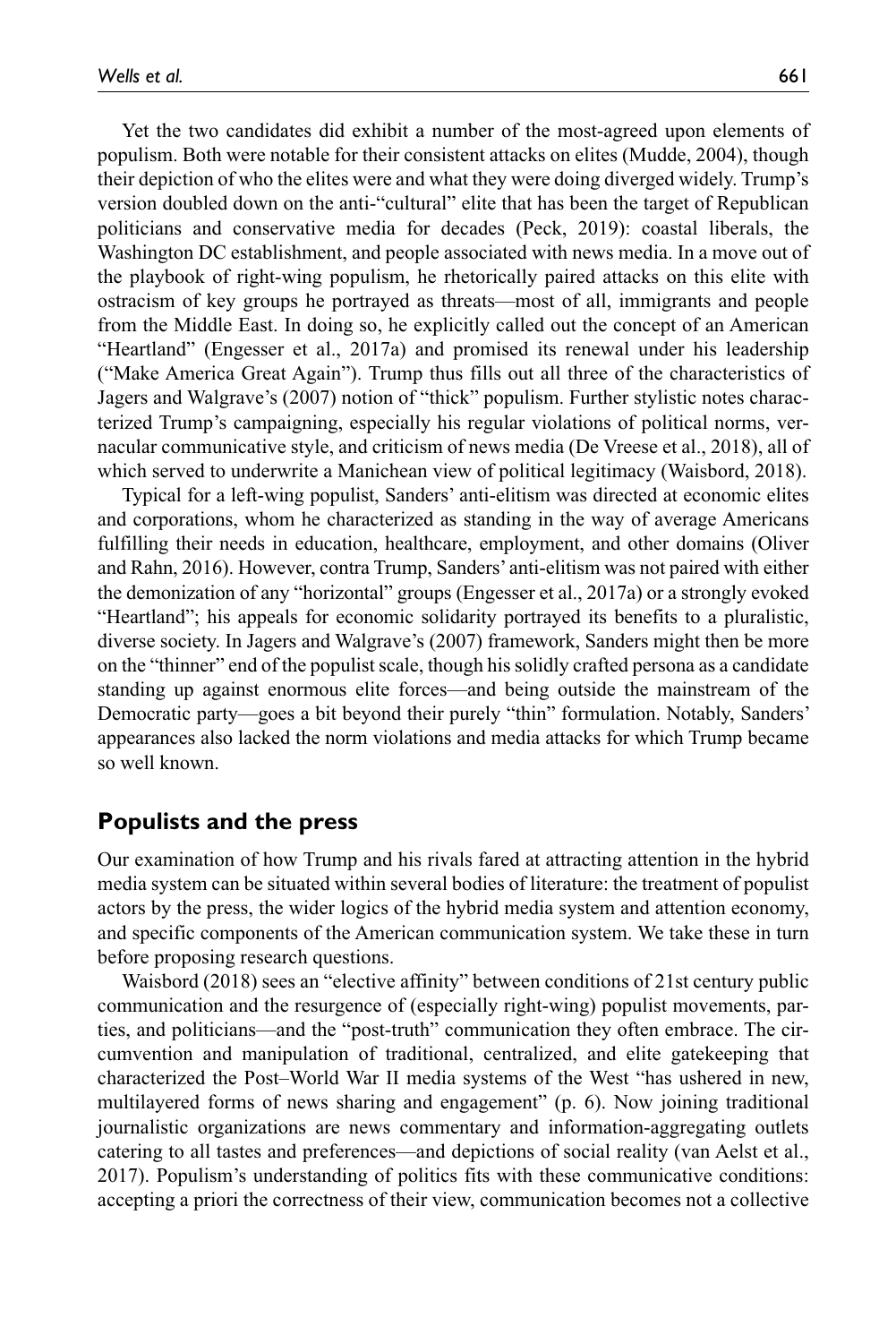search for truth or attempt to establish deliberation or compromise, but a power-defining arena to be manipulated.

Attending to how this occurs in three communicative domains—news treatment of populists, online partisan media, and social media—will help us to illustrate the current conditions of populist political communication.

### *Legacy news media and populists*

As Schmuck et al. (2017) point out, for many European populist parties (e.g. Austrian Freedom Party), attaining coverage in the mainstream press has been a central goal since well before social media. Mainstream coverage confers legitimacy on populists as relevant actors in public discussions and helps spread their message to new audiences (Mazzoleni, 2008). This has given rise to a complex relationship: populists have assiduously courted press attention, while simultaneously criticizing, and being critiqued by, the press (Mudde, 2007). Several features of this relationship are worth noting. First, many Western news media exhibit features that can themselves be described as populist, in style if not in ideology (Esser et al., 2016): anti-elitism, a celebration of "the people" in opposition to larger institutional forces, routinized criticism of public officials, and heightened interest in public affairs scandals (Mazzoleni, 2008; Wettstein et al., 2018). There are clear echoes here of the reflexive and ritualized criticism of policy-makers of which the American and British presses have been accused (Cappella and Jamieson, 1997; Wayne and Murray, 2009). One result may be publics receptive to populist appeals owing to years of depictions of elite underperformance and malfeasance.

Second, populists often gain leverage from coverage in the press even if the coverage is largely negative in tone. This has been demonstrated in multiple contexts, including Sweden and Switzerland: as Esser and colleagues (2016) note, "The positive effects of increased visibility appeared to have trumped the negative effect of the tone of the coverage" (p. 366). This seeming paradox appears to have several explanations. One is the predilection of most Western journalistic traditions for covering the novel, unusual, and conflictual, which populists have become expert at providing (Moffitt, 2017). Another is the increasing importance of attention in Western public spheres that have periodically become fixed around flamboyant populist leaders (Krämer, 2014). In combination with growing distrust of the press in some countries and anti-elitist sentiment in many, enhanced attention to populist actors, who often respond to negative coverage with attacks on the press as agents of a corrupt status quo, can enhance their status with sizable audiences (Hahl et al., 2018; Mazzoleni, 2008).

Third, how commercial media logics lead news organizations to devote disproportionate attention to populist actors and populist narratives is an important area for investigation. Krämer (2014) and Mudde (2007) argue that tabloids and a broader increased attentiveness to profitability have contributed to an increasingly populist style, and perhaps even attention devoted to populists, among European news media. Systematic empirical analyses comparing tabloids with quality news media (Akkerman, 2011; Hameleers et al., 2017) have been more equivocal; the larger question of how financial imperatives shape news treatment of populists is far from answered. In the case of Trump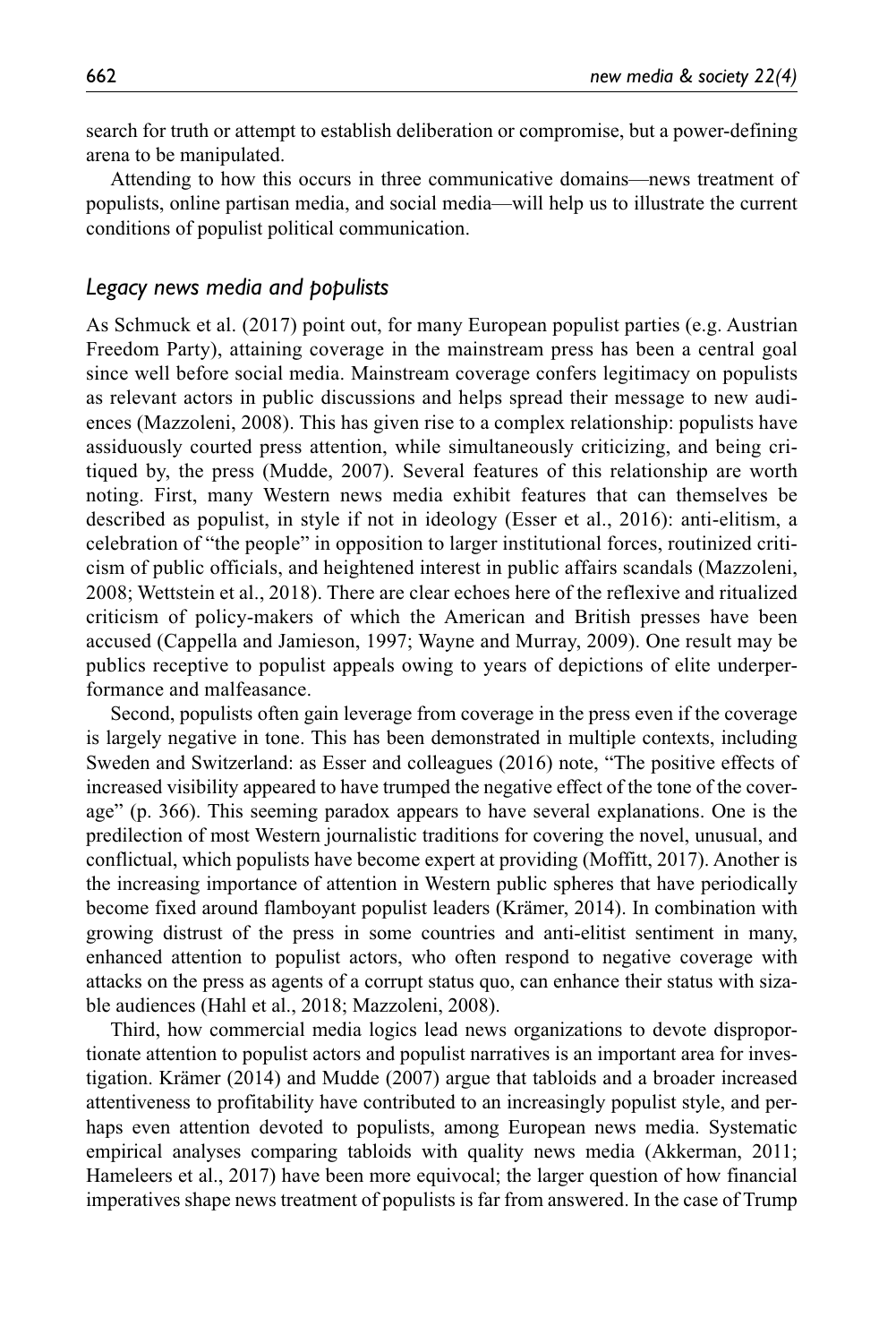there are significant questions about the role that heightened attention to audience metrics played in driving coverage of him (Pickard, 2017).

#### *Partisan media support*

Furthermore, the "news media" that make up the contemporary media system is no monolithic entity; the journalistic outlets that were once the core of Western polities are now joined by highly partisan ones with a variety of forms of backing and goals, including profit-seeking efforts to reach niche polarized audiences, political hobby-horses, and combinations of the two. Such media support, in partnership with heavy social media activity, interaction, and amplification, can be vital to structuring the campaigns of populist actors and parties (Engesser et al., 2017a; Schmuck et al., 2017).

Given the potential importance of partisan, populist media, there is too little research yet published on the topic. In the United States, whose generation of such outlets is especially advanced, the unparalleled example of 2016 was Breitbart, which rose from relative obscurity to challenge Fox News as the standard-bearer of conservative opinion (Faris et al., 2017). Breitbart's coverage preceding the 2016 election was unabashedly populist, routinely criticizing elites (including Democrats and establishment Republicans) and many media, including Fox News, which it portrayed as corrupted by Republican elites and insufficiently supportive of Trump.

### **Populists and social media**

It should not be surprising that political actors who until recent years were marginal players in legislative bodies and public debates would embrace opportunities to circumvent the constraints and editorial control of journalistic media (Groshek and Engelbert, 2013). As Engesser and colleagues (2017a), among others, have shown, the prolific and often effective use of social media by populist actors is a common finding across national contexts. Aside from being able to sidestep journalistic gatekeepers (Engesser et al., 2017b), interactivity on social media and an often-combative discursive style lend themselves to on-brand populist messaging (Mazzoleni and Bracciale, 2018). All of these were on frequent display in Trump's own Twitter use (Pelled et al., 2018).

In addition to a direct channel of promotion for populist leaders, social media have proven to be fertile ground for the development of communities of populist, ethnonationalist, and anti-establishment sentiment (Kemmers et al., 2016; Krämer, 2014). These dynamics were prominent in 2016 election, when trolls, gamers, and Alt Right supporters on 4chan and Reddit supplied memes and other content for Trump supporters in more mainstream sites such as Twitter (Musgrave, 2017). In a hybrid media system, this makes the tight connection between news and social media into a battleground for control of ideas, symbols, and representations of public sentiment that is well—perhaps best—understood by political actors from the populist right (including the American "Alt Right"; Marwick and Lewis, 2017; Zhang et al., 2017).

Nearly as intriguing as the success of the trans-national political right in developing organs of communication, and translating networked movements into political power (Stier et al., 2017), is the failure on the left to do so. A mere few years ago, networked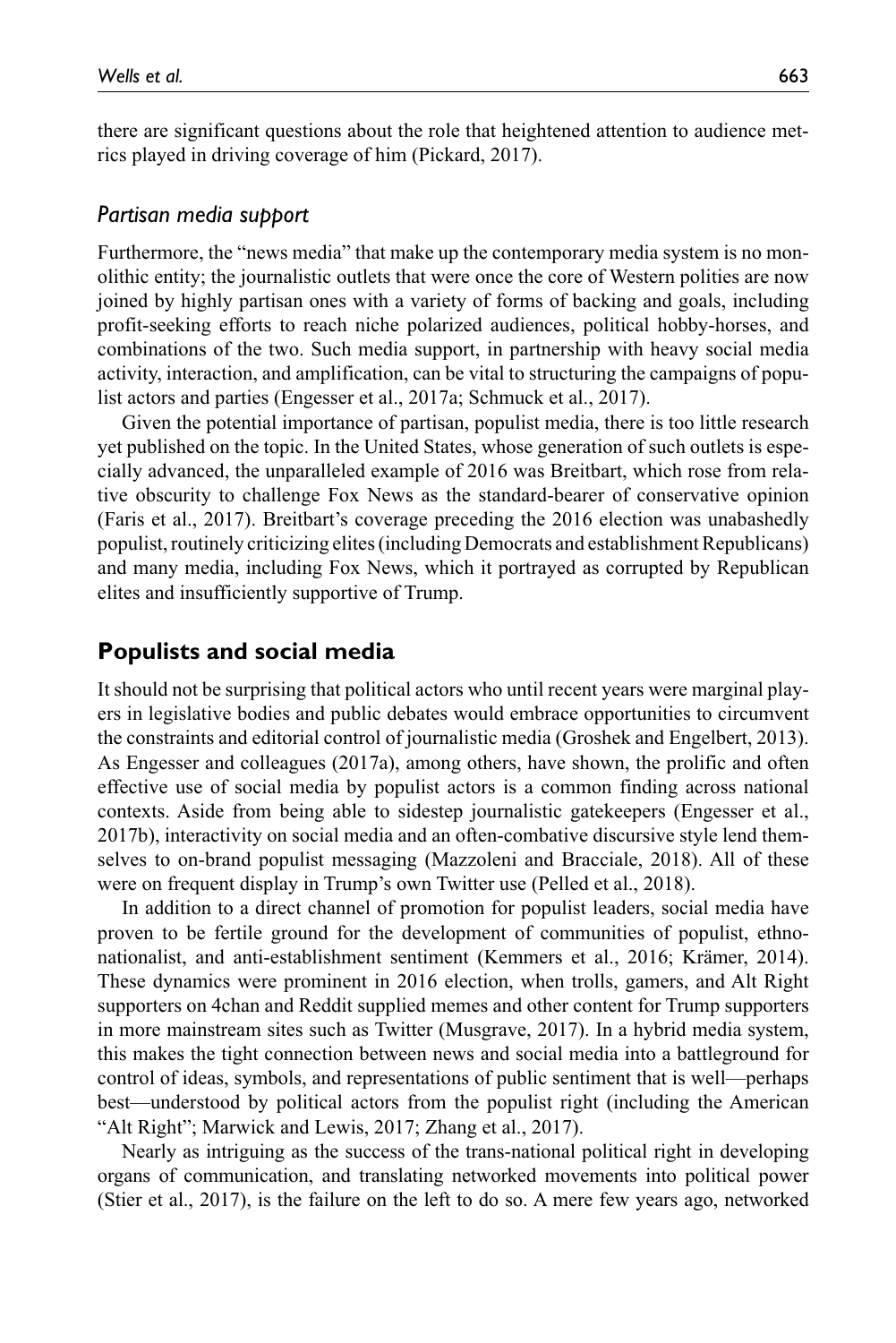social movements around the globe (such as Occupy Wall Street and Los Indignados) were injecting left-leaning, quasi-populist sentiments like inequality into public discourse. But unlike its conservative and often nationalist counterparts, the left has largely failed to convert movement energy into institutional power (Bennett et al., 2018). Bennett and colleagues (2018) connect this divide in part to "the popular meta-ideology of diversity and inclusiveness and demands for direct or deliberative democracy" on the left, in contrast to desires for clearer and more hierarchically rendered moral, organizational and, increasingly, national/ethnic boundaries on the right.

One important area for investigation is how these differences in political style translate into the realm of the social–broadcast media nexus: one wonders if the blunt politics of right-wing populists is conveyed much more effectively to receptive audiences over Twitter and bite-sized headlines than the intricate compromises left-wing populists have to embody.

### **System-thinking in communication research**

The prior discussion outlines three parts of a media ecology that populist communicators enter and circulate. Although useful analytically to separate them, partisan outlets and social media influence and compete with one another. Two concepts that aid us in conceptualizing these interactions are the hybrid media system and the attention economy.

#### *The hybrid media system*

Chadwick (2017) notes that systems are made of relationships between components, and that the hybrid media system includes traditional media actors such as journalists and news organizations; those seeking to shape news coverage, such as politicians and social movements; and those using digital technologies to insert themselves into communications to provide political commentary and partisan viewpoints. Today, older actors and logics hybridize with new ones (see also Williams and Delli Carpini, 2011), and new categories are emerging in response to evolving patterns and opportunities.

Systems also tend to have regulating mechanisms that keep them in relative stasis, as well as a mix of "inherent complexity, instability, and messiness" (Chadwick, 2017, p. 16). This volatility is a product of systemic change, as well as the fact that in many systems—including media systems—elements are both in strident competition and heavily dependent on one another. This quality is highlighted by the tempestuous relationship between news organizations and the social media platforms on which much of their content is shared.

#### *The attention economy*

Attention is increasingly recognized an essential resource for individuals and groups wishing to exercise political or social influence in many contexts: governmental policymaking, news agenda setting, and social movement organizing (Conway et al., 2015; Freelon et al., 2016; Jones and Baumgartner, 2005; Walgrave et al., 2017). And if the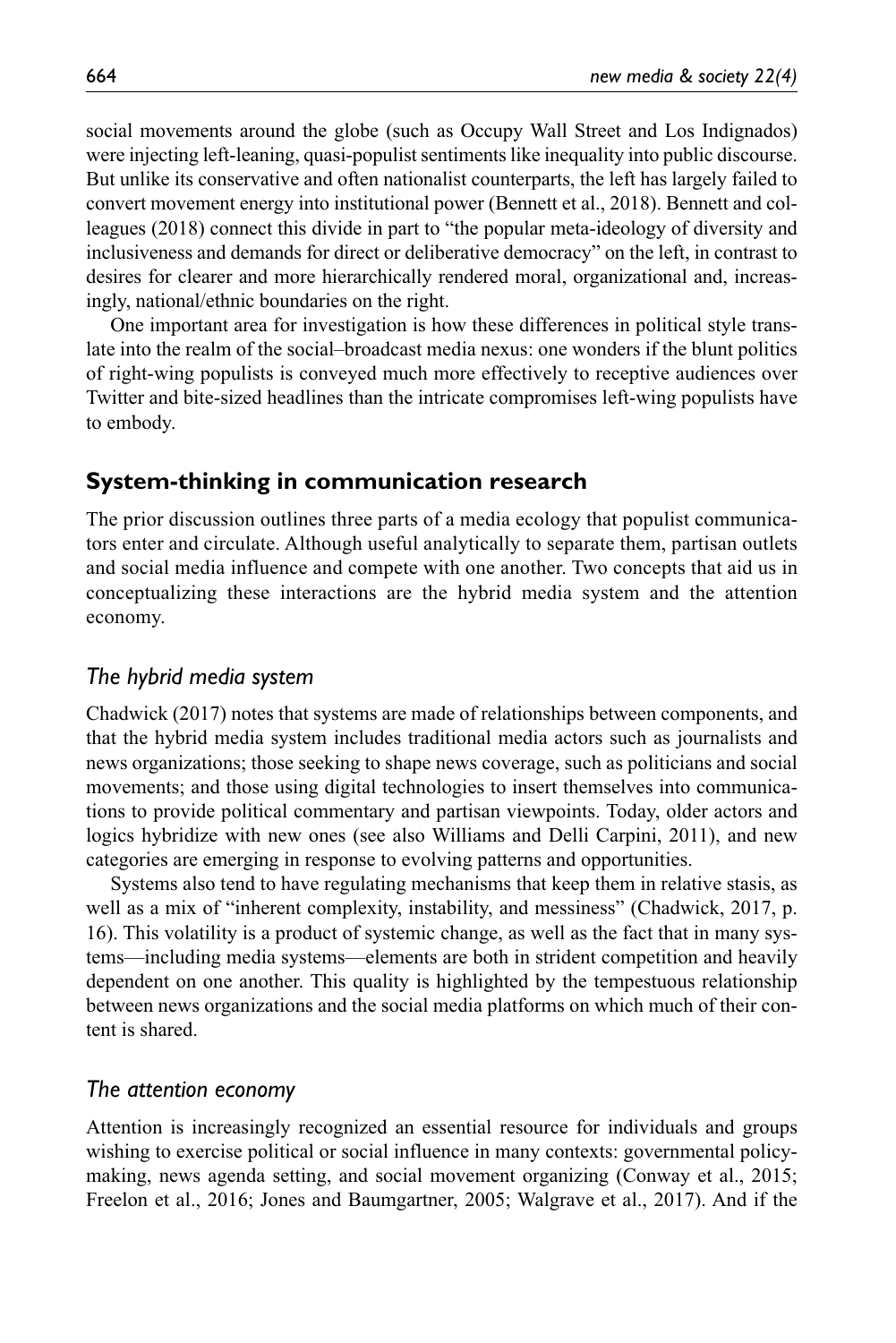hybrid media system framework describes the constituent elements of the media system and their interactions, theories of the attention economy focus on attention as a primary currency of that system—that is, the substance being exchanged (Goldhaber, 1997; Webster, 2014).

Notably, and especially interesting in the context of news media coverage of normbreaking populists, the attention economy perspective has tended to focus on *quantity* of attention, rather than its *quality*. This makes for a parsimonious approach and also reflects a sense that any attention may be positive attention—in line with the quote above from Esser et al. (2016). Indeed, the ability to generate attention is critical in political campaigns, particularly for unconventional candidates and in crowded fields, where the news media's attention is divided (Canon, 1990; Shah et al., 1999).

This raises the stakes of editorial decisions about whom to cover, with past practice leading journalists to cover candidates in line with their incumbency, standing in the polls, success at raising campaign funds, and candidates' gender (Kahn, 1994). Moreover, the American press' commitment to balance in political reporting often leads to equalization of coverage among leading contenders. In this sense, the disproportionate news coverage of Donald Trump in 2015 and 2016 constituted a deviation from the norm (Patterson, 2016).

We ask how this came to be, focusing on how Trump and his rivals gained attentional advantage within the media system. Our analyses below take into account the many techniques—participation in debates, staged events, media appearances, and social media activity—on which candidates draw to get and maintain attention.

### **The American political-media system**

The preceding discussions of populists' interactions with various media forms, the hybrid media system, and the attention economy can be integrated to build our understanding of the contemporary US media landscape. Over a couple of decades, that landscape has seen fragmentation and proliferation: especially notable is the growth in partisan news outlets, beginning with the development of right-wing talk radio in the 1980s, conservative cable news like Fox News in the 1990s, and a rash of extreme online outlets in the early 2000s, of which the avowedly populist Breitbart (begun in 2010) and conspiracyoriented InfoWars (a spin-off of Alex Jones' talk radio show) are among the most prominent (Berry and Sobieraj, 2014; Ladd, 2011).

On the left, a handful of prominent blogs (e.g. Daily Kos) and online-only news organizations (e.g. Huffington Post) offer something of a counterweight to the rightwing; MSNBC also took a more liberal editorial position in the 2000s, mimicking larger trends of polarization among elites and publics. However, as Faris and colleagues (2017) show, these outlets remain closely tied to mainstream core journalistic institutions in ways the far-right newcomers do not.

The political economy of the American digital communication system is also highly significant, as it has challenged the advertising revenue models of profit-oriented journalism (Schlesinger and Doyle, 2015). With social media platforms becoming the primary online interface for millions of users, actors of all types are recalibrating their activities to optimize the distribution of their stories in online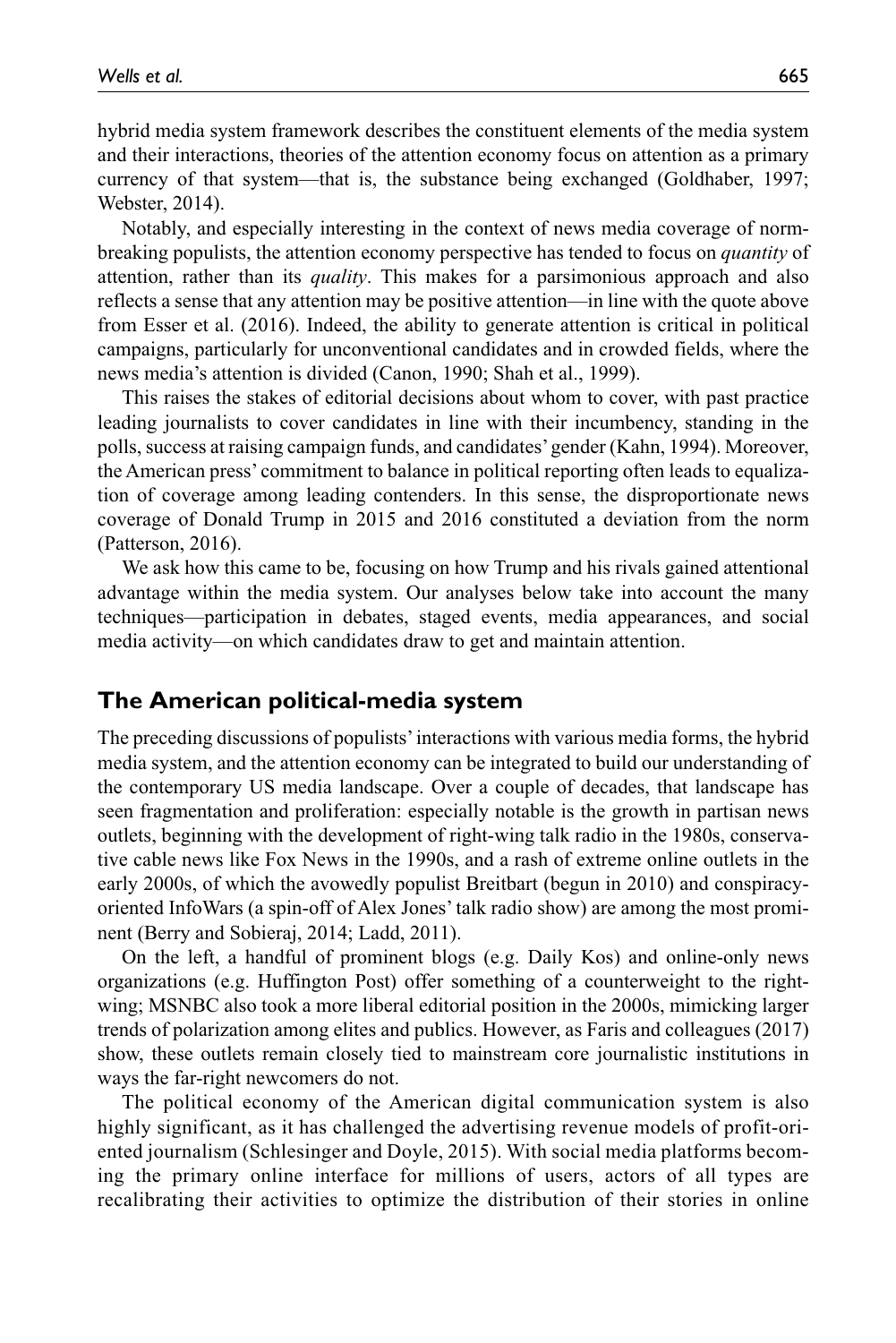domains, capitalizing on the ad revenue each click generates—classic attentional economics (Karpf, 2016).

As Karpf (2016) notes, this click-driven content production logic now permeates all forms of digital media production, including traditional news. The most significant recent entrants into newsrooms are not any human agent, but metrics: the ability to gauge what types of content are succeeding, on the homepage and in the contested domain of social media (Lecheler and Kruikemeier, 2016; Parmelee, 2014).

As the measurement of audience metrics becomes a crucial link between social media publics and media outlets developing and delivering content (Schlesinger and Doyle, 2015), social media become a live barometer of what topics are percolating in the public mind, or at least among the influential people who actively share and consume information via social media. Journalists and editors are often desperate to find "hooks" to attract audiences and deliver pageviews and clicks to advertisers. The result is a constant monitoring, via countless social media tracking services, of both journalistic products and the social media streams they are swept into (McGregor and Molyneux, 2018).

### **Attention cycles of the 2016 election**

These dynamics were on prominent display in the 2016 American presidential election. Although he ultimately won the nomination of a major political party, Trump's primary campaign began as something akin to a European fringe party. Equipped with instincts for drawing and sustaining audiences' attention—honed over decades spent courting public attention, and more recent forays into speaking at massive rallies (Oliver and Rahn, 2016)— Trump's campaign played perfectly to the communicative environment described, offering regular doses of sensationalism, novelty, and outrageous statements across multiple media. For his part, Sanders ran an upstart insurgency against Clinton and the bulk of the Democratic establishment. Building on the participatory ethos of Obama's run 8years before, Sanders ran hard against elites of many kinds—in the nation and in the Democratic party.

It was to Trump that the wider media ecology responded: Trump received more attention from journalists than any opponent, even chief rivals, often by a factor of two or three. During the primary, "there was not a single week when Ted Cruz, Marco Rubio, or John Kasich topped Trump's level of coverage" (Patterson, 2016). This massive volume of "earned" coverage allowed Trump to spend much less than opponents on advertising, supporting his effort to win the primary and general elections. One election postmortem estimated that Trump garnered \$4.96 billion in free coverage compared to Clinton's \$3.24 billion, outpacing her in every medium (Bump, 2017). Media attention to Sanders trailed substantially, especially early in the primaries, before his campaign was recognized as a genuine threat to Clinton.

### **Research questions**

We are interested in understanding how different components of the American media system allocated their attention among the four leading candidates during the primaries. Taking our cue from the attention economy framework (Webster, 2014), our focus is not on *how* Trump, Cruz, Clinton, or Sanders were coverged, but in their ability muster *attention.* In particular, we aim to understand how two candidates delivering messages with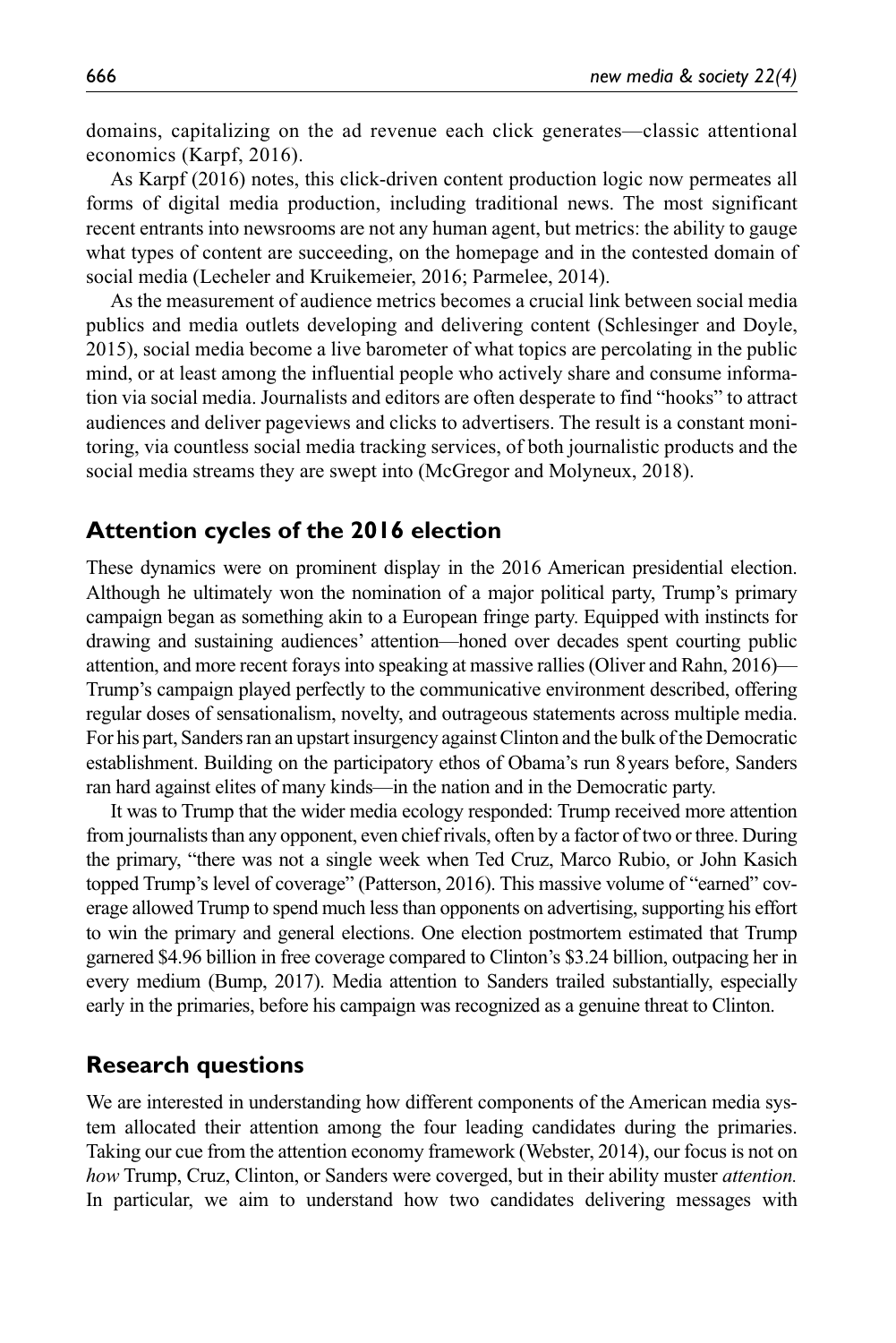discernable populist features (Groshek and Koc-Michalska, 2017) generated attention from different parts of a polarized media environment, and whether those processes differed from one another and from the other, non-populist candidates.

We thus articulate three research questions that center on the responsiveness of the media system to the four candidates:

*RQ1*. How did sectors of the media system differ in the attention they provided to the candidates?

*RQ2*. Were different sectors of the media system responsive to different attentionattracting techniques?

*RQ3*. How did the candidates differ in the mechanisms by which they were able to attract media attention?

In this, we build on previous research by Wells et al. (2016). That study assessed the factors leading to coverage of Trump among several mainstream news media outlets. We improve on that work by (1) considering attention to multiple leading candidates of the 2016 primaries, (2) disaggregating the media system to investigate the behavior of *different media types*, and (3) including measures of each candidate's polling standing at each point in the campaign, to better control for overall popularity.

# **Method**

To model patterns of attention to Trump, Clinton, Cruz, and Sanders, we constructed a data set that included measures of the major attention-getting events and practices of a primary campaign:

- Counts of news stories about Donald Trump, Ted Cruz, Hillary Clinton, and Bernie Sanders, from key news outlets, which served as our dependent variables;
- An event timeline that took account of debates, staged events, and media appearances—both planned and impromptu—for each candidate;
- Counts of candidates' tweets:
- Counts of retweets of the candidates' tweets:
- The candidates' nationwide popularity as measured by aggregated opinion polls.

Each variable was recorded for each day starting on June 16, 2015—the day Donald Trump announced his candidacy, and thus the first date at which all four candidates were in the race—and ended May 4, 2016—the day John Kasich dropped out of the race, handing the Republican nomination to Trump.

### *News stories*

We created daily counts of articles about each of the four candidates—Donald Trump, Ted Cruz, Hillary Clinton, and Bernie Sanders—defined as mentioning the given candidate at least twice in a story. Our reasoning was that a single mention of a candidate may occur in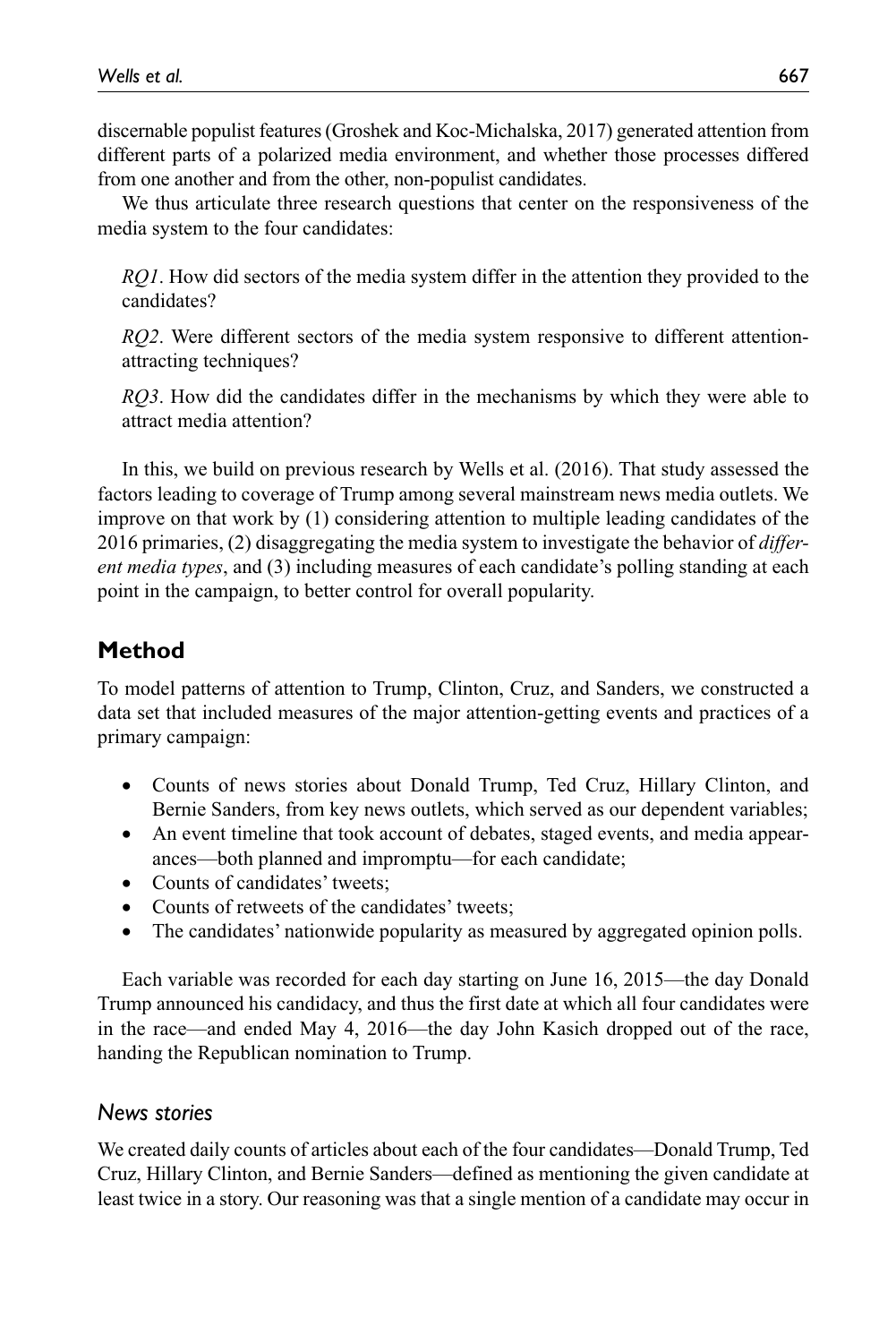

**Figure 1.** Categorization of 24 American media outlets. Quantitative placements based on data from Faris et al. (2017). a Approximate y-axis location of Conservative Treehouse.

passing in an article, but a candidate mentioned twice was likely receiving more attention.1 We collected articles from MediaCloud (<https://mediacloud.org/>), a platform storing word occurrence frequencies of articles from tens of thousands of news outlets.

To construct our sampling frame, we aimed to, first, characterize outlets by partisanship and, second, contrast "legacy" outlets to those centered in social media (cf. Guo and Vargo, 2018). Faris et al. (2017) present data making it possible to do both. First, their study gauged the partisanship of news media audiences based on social media behavior. Second, they quantified the extent to which outlets' articles were shared through social media, and the quantity of inlinks each outlet attracted from other news outlets. We used these two linking scores to create a ratio of each outlets' relative attention from within social media (specifically Facebook and Twitter) as opposed to other media outlets linking to them on the web. We conceptualized this measure as a gauge of integration with the traditional versus the social media ecosystem: that is, the more the references to an outlet were coming from social media and not traditional media, the more we suspected it to be reliant on social media–directed attention. The more an outlet received links from traditional media, the more we suspected it was part of a traditional, legacy news ecology. Finally, we selected 24 major media outlets based on (1) their prominence in the American political-media system, (2) their dispersion across the two dimensions just described (see Figure 1), and (3) the completeness of data available on their daily coverage. In analyses below, daily measures of coverage within each category are constructed by averaging the daily counts of that category's constituent outlets, as displayed in Figure 1.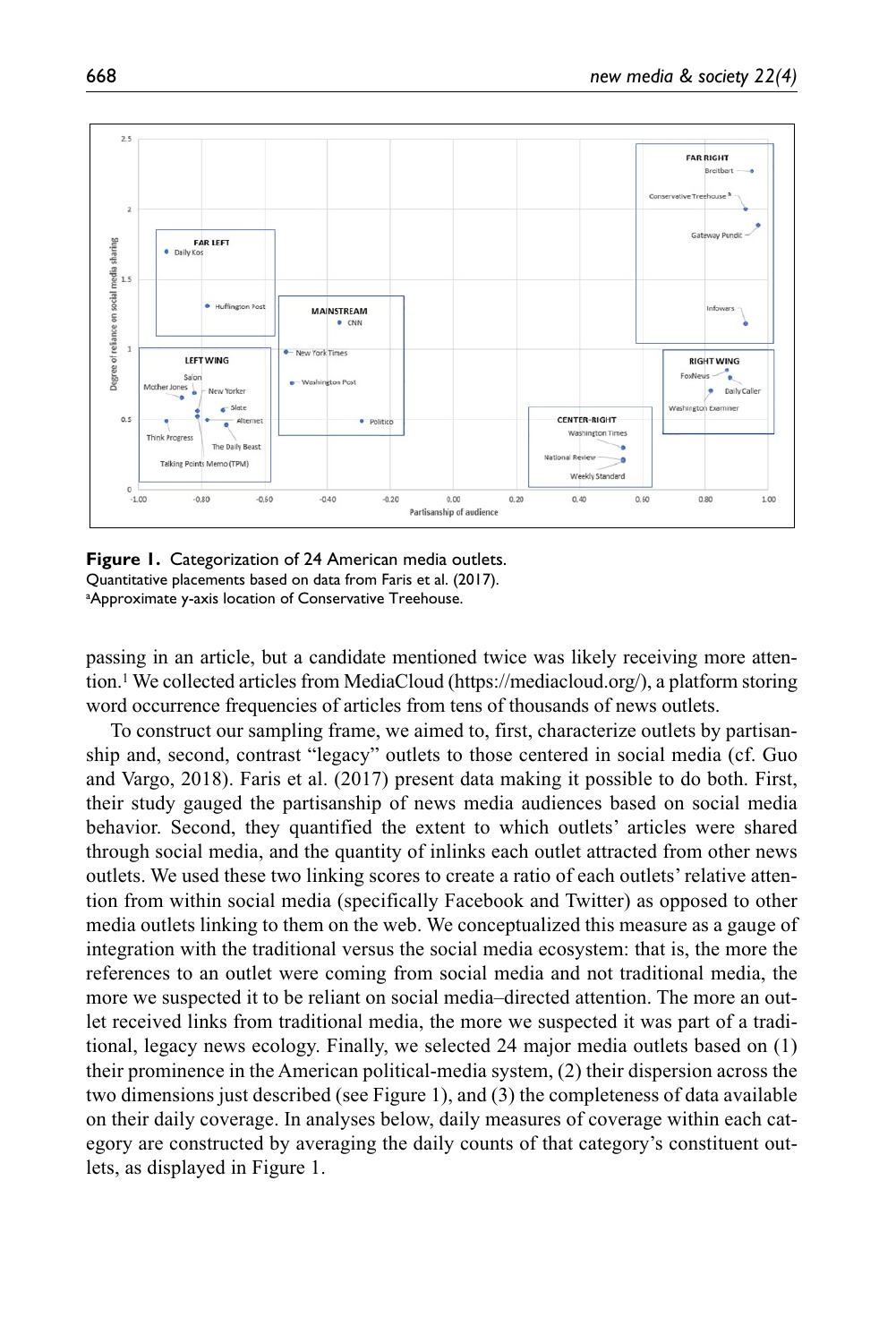### *Event data*

We used multiple timelines from news organizations and candidate-affiliated webpages to develop a timeline of events for each of the four candidates. This was important to account for the conventional "information subsidies" campaigns produce to attract press coverage (Gandy, 1982). These included timelines from the Washington Examiner, Reuters, CNN, Newsday, NPR, USA Today, People magazine, and a Trump support group. To ensure the significance of all events mentioned, each event was also validated by checking other news outlets; just over 20 events were removed because they appeared on only one timeline or outlets were inconsistent about the dates of the events. The events we identified were grouped into four categories:

- 1. *Planned public events*. These included campaign rallies, town hall meetings, and other coordinated interactions with the public.
- 2. *Planned media events*. These events included organized media appearances such as press conferences and scheduled interviews.
- 3. *Unplanned media events*. Based on Trump's common practice of calling in to radio and television shows, we accounted for unplanned media appearances by the candidates.
- 4. *Republican/Democratic primary debates*.

### *Twitter data*

The Twitter accounts used in this study are: Donald Trump (@realDonaldTrump), Hillary Clinton (@HillaryClinton), Ted Cruz (@SenTedCruz, @tedcruz), and Bernie Sanders (@BernieSanders, @SenSanders). Note that whereas Trump and Clinton used only one account each, Sanders and Cruz each used two accounts during the campaign; we tracked both and combined them in measurement.

We retrieved all tweets from the four candidates' accounts from the data provider Crimson Hexagon. That is, we requested all tweets posted by the six relevant accounts during our sample period. The data were returned to us and stored as CSV files containing one tweet per row. Metadata stored included time of posting the tweet and many other features.

We retrieved retweets of candidates' tweets from an archive of tweets collected through the Twitter Streaming API, which Twitter describes as an approximately 1% random sample of global tweets. There has been some discussion about the randomness of tweets selected for Twitter's "garden hose" sample (e.g. Morstatter et al., 2013), so we conducted cross-validations of our data. First, we compared the series of daily retweet counts for Trump to a comparable series of counts from Crimson Hexagon and found a *r*=.99 correspondence, and only slightly lower correspondences for the other candidates. Second, we compared 1% Streaming API data and purchased 100% "Firehose" data during the first and third presidential debates of 2016, this time comparing counts of tweets mentioning "Trump" and "Clinton" within specified time intervals. Even at granularities as small as 10-second intervals, the correspondence in counts is high (*r* = .95), and at 45-second intervals it is nearly perfect (*r* = .99), suggesting that at least for the types of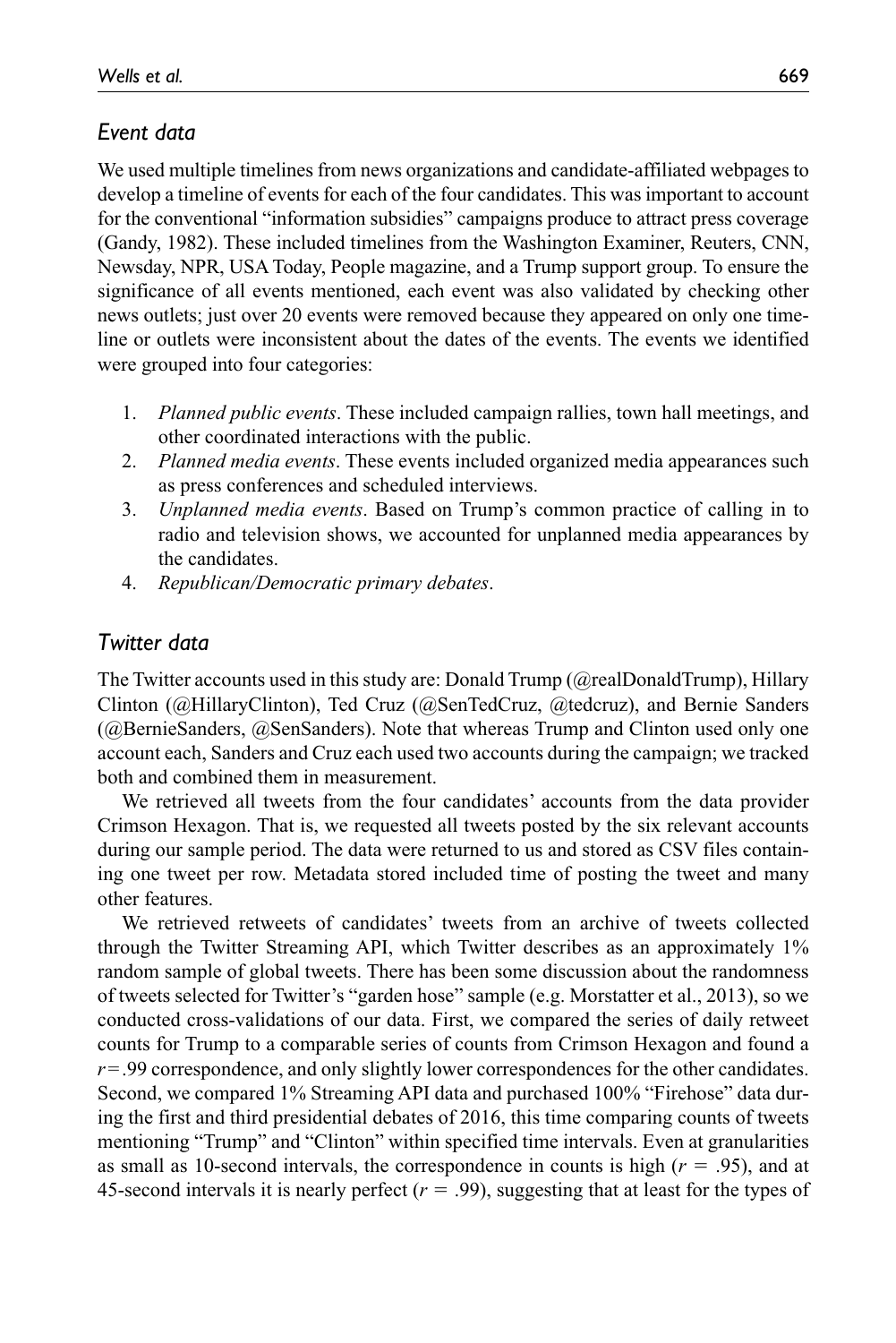aggregate measures we are using (daily counts of retweets), the 1% sample approximates Twitter as a whole extremely closely.

To count retweets, we identified retweets of tweets of each of the six handles of interest, and generated a daily count of the number of retweets received by each candidate, each day. (For candidates with two accounts, retweets from both accounts were added together.) On 28 of the days in the series, our archive received no data from Twitter. Counts of retweets on these days were replaced by linear imputation in cases of two or fewer missing days; for two longer stretches, we used a vector autoregressive model of each candidates' retweet values to forecast the missing values. As a robustness check, we also tested the models with missing days removed and found nearly identical results.

#### *Public opinion data*

We collected the HuffingtonPost/Pollster poll average for each candidate, on each day of our time period (for Trump & Cruz: [https://elections.huffingtonpost.com/pollster/2016](https://elections.huffingtonpost.com/pollster/2016-national-gop-primary) [national-gop-primary](https://elections.huffingtonpost.com/pollster/2016-national-gop-primary); for Clinton & Sanders: [https://elections.huffingtonpost.com/](https://elections.huffingtonpost.com/pollster/2016-national-democratic-primary) [pollster/2016-national-democratic-primary\)](https://elections.huffingtonpost.com/pollster/2016-national-democratic-primary). Where a candidate's poll standing on a given day was missing because of lack of polls that day, we performed linear imputation using existing data points.

### **Results**

We modeled the coverage of Trump relative to Cruz and Clinton relative to Sanders by each category of media organization with time-series regression models using Prais–Winsten estimation. To focus our analysis on the extent to which each gained coverage exceeding that of their main primary opponent, we calculated *net advantage variables* by subtracting each candidate's coverage count in each media category from their opposing candidate's coverage count. This enables us to control for baseline levels of attention to each primary campaign. We did this for all major events, social media posts and retweets, and public opinion standing. For example, we calculated Trump net advantage in public opinion polls by calculating Trump's poll rating—Cruz's poll rating on each day of the sample.

In seeking to explain news media attention to candidates, we faced the problem that we do not well know how long it is likely to take for a given impulse—the attention-generating mechanism—to have its effect, in this case in news media attention. Given the relatively open-ended nature of knowledge on the topic at present, we specified our models to test three possibilities of "lag" in the dependent variable. First, we specified "no lag" models that included measures of all variables on the same day. This gives an indication of daily co-occurrence of the variables. Second, we specified "one-day lag" models in which independent variables predicted dependent variables the *following* day. This gives us some leverage over the direction in which effects are flowing. Third, we specified "two-day lag" models in which dependent variables were projected two days into the future. We added this specification out of suspicion that a "signal" emanating from social media may actually take more than a day to be manifested in news media coverage.

We thus specified two sets of three models: Net Trump–Cruz models with three sets of lags, and Net Clinton–Sanders models with three sets of lags. In what follows, we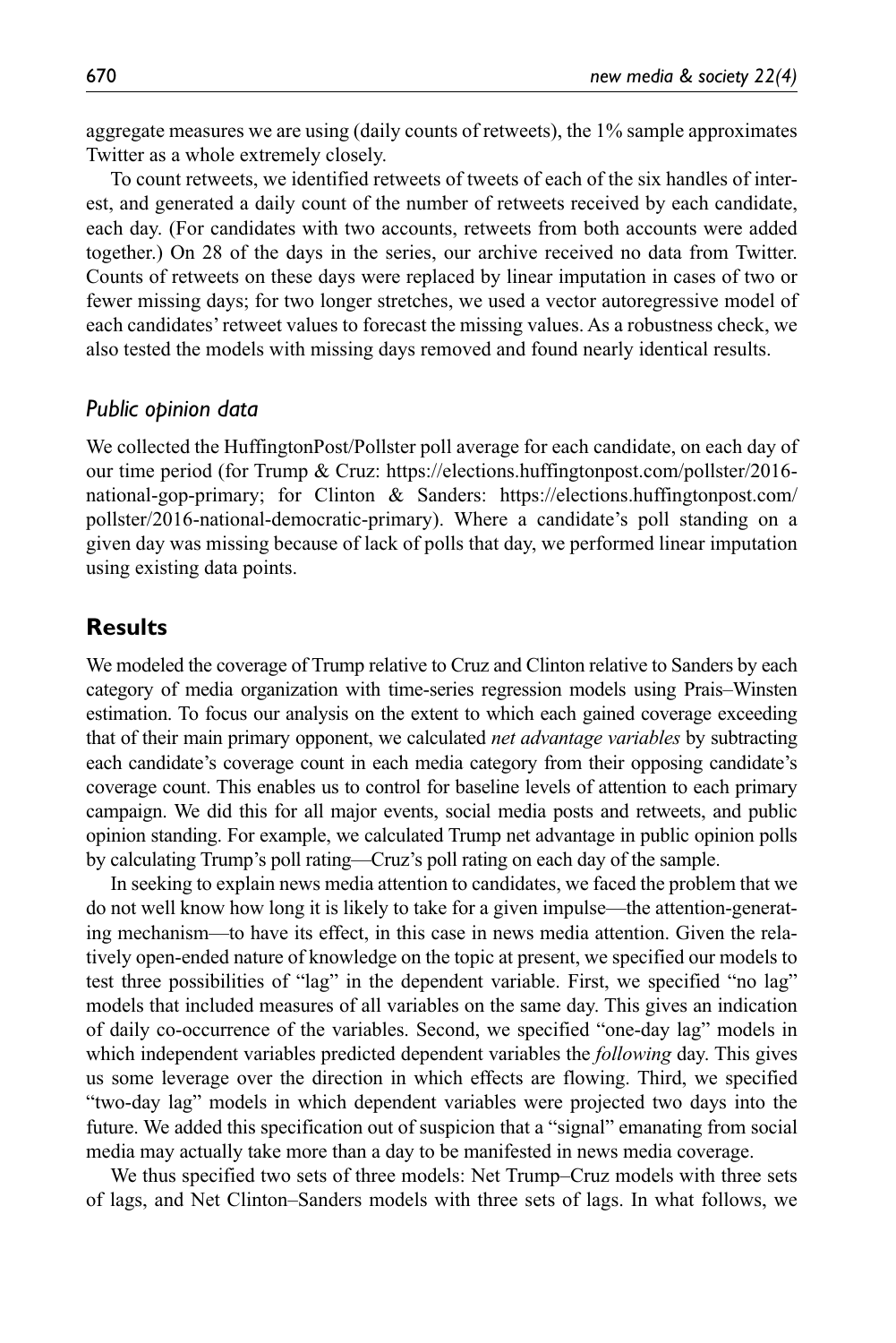|                     | Far Right          | Right Media        | Center Right         | Mainstream         | Left Media | Left Click         |
|---------------------|--------------------|--------------------|----------------------|--------------------|------------|--------------------|
| Trump-Cruz          | $-0.012$           | $-0.013$           | $-0.038**$           | $-0.066$           | $-0.023**$ | $-0.024$           |
| <b>Tweets</b>       | (0.008)            | (0.010)            | (0.009)              | (0.039)            | (0.006)    | (0.015)            |
| Trump-Cruz          | 0.001 <sup>†</sup> | $0.002*$           | $0.002*$             | $0.009*$           | $0.001*$   | $-0.001$           |
| <b>Retweets</b>     | (0.001)            | (0.001)            | (0.001)              | (0.004)            | (0.001)    | (0.002)            |
| Trump-Cruz          | $0.174**$          | 0.169 <sup>†</sup> | $0.127$ <sup>+</sup> | $0.448*$           | 0.065      | 0.223 <sup>†</sup> |
| Poll Average        | (0.055)            | (0.092)            | (0.077)              | (0.209)            | (0.054)    | (0.125)            |
| Trump-Cruz          | $0.340*$           | $-0.114$           | 0.316 <sup>†</sup>   | 0.783              | $0.263*$   | $-0.277$           |
| Stage Pub           | (0.162)            | (0.196)            | (0.190)              | (0.882)            | (0.124)    | (0.298)            |
| Trump-Cruz          | $0.405*$           | 0.174              | $0.334^{+}$          | 0.367              | $-0.012$   | 0.040              |
| Stage Med           | (0.161)            | (0.197)            | (0.190)              | (0.865)            | (0.124)    | (0.299)            |
| Trump-Cruz          | $0.660**$          | 0.039              | 0.134                | 0.006              | 0.203      | 0.082              |
| Unplanned           | (0.199)            | (0.242)            | (0.234)              | (1.076)            | (0.153)    | (0.368)            |
| Republican          | $2.389**$          | 3.800**            | $2.132**$            | 6.809 <sup>†</sup> | $1.661**$  | 0.064              |
| Debate              | (0.677)            | (0.823)            | (0.795)              | (3.672)            | (0.518)    | (1.250)            |
| Constant            | 1.042              | 1.408              | 0.086                | 3.934              | 1.519      | 3.287              |
|                     | (1.071)            | (1.795)            | (1.491)              | (4.055)            | (1.049)    | (2.434)            |
| <b>Observations</b> | 325                | 325                | 325                  | 325                | 325        | 325                |
| R <sup>2</sup>      | 0.127              | 0.084              | 0.092                | 0.058              | 0.084      | 0.023              |

**Table 1.** Concurrent (no-lag) time-series regression models with Prais–Winsten estimation predicting net Trump advantage in news coverage in six categories of media.

Standard errors in parentheses.

 $\frac{1}{1}$ p < 0.1.  $\frac{k}{p}$  < 0.05.  $\frac{k}{p}$  < 0.01.

begin by presenting the full models with no lags; then, for reasons of space, we present a summary model of our variable of greatest interest: retweets of the candidates. (All full models are available in the Supplemental Appendix.)

Table 1 presents a no-lag time-series regression with Prais–Winsten estimation exploring factors associated with Net Trump media attention (i.e., Trump's media coverage–Cruz's media coverage) across the six categories of news outlets.

The most consistent pattern across the models is that a higher retweet volume of Trump relative to Cruz is associated with greater relative news coverage of him. The next most consistently performing variable is days with Republican debates, which consistently generated greater news attention to Trump (statistically significant for four types of media outlet, and close in another). The relative poll standing of the candidates also played a role, reflecting that as Trump or Cruz gained in the polls, that candidate's coverage also grew (statistically significant in two tests, and marginally significant in three more). Interestingly, statistically significant effects for events are less consistent, though Trump did seem to see gains in Far Right, Left Media, and possibly Center Right media on days with public events. Nonetheless, there is little evidence that either candidate systematically gained attention advantage from hosting public and media events or making unscheduled appearances.

Turning to the models for Clinton–Sanders, Table 2 shows a fairly consistent pattern associating candidates' tweets with news coverage—in Far-Right, Right-Wing, Mainstream,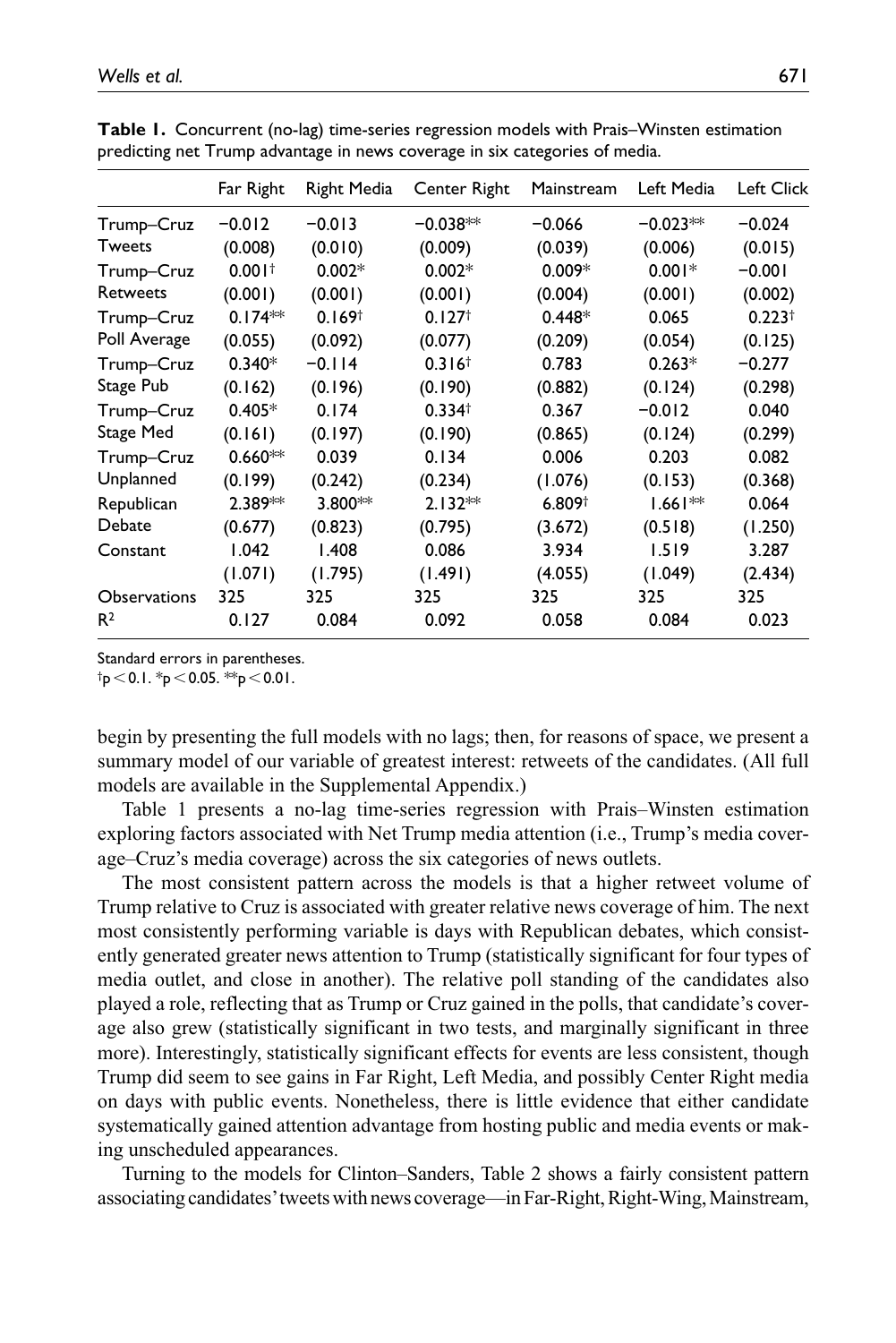|                     | Far Right | Right Wing | Center Right | Mainstream | Left Wing | Far Left           |
|---------------------|-----------|------------|--------------|------------|-----------|--------------------|
| Clinton-Sanders     | $0.037**$ | $0.033**$  | 0.014        | $0.095**$  | $0.013**$ | 0.019              |
| <b>Tweets</b>       | (0.011)   | (0.012)    | (0.008)      | (0.027)    | (0.004)   | (0.016)            |
| Clinton-Sanders     | $-0.001$  | -0.001     | $-0.000$     | $-0.000$   | $-0.001$  | 0.001              |
| RT                  | (0.001)   | (0.001)    | (0.001)      | (0.002)    | (0.000)   | (0.001)            |
| Clinton-Sanders     | $-0.018$  | 0.000      | $-0.031$ †   | 0.064      | 0.006     | 0.018              |
| Poll Average        | (0.017)   | (0.021)    | (0.017)      | (0.052)    | (0.008)   | (0.025)            |
| Clinton-Sanders     | 0.041     | 0.113      | 0.099        | 0.149      | 0.047     | 0.273 <sup>†</sup> |
| Stage Pub           | (0.110)   | (0.120)    | (0.086)      | (0.273)    | (0.045)   | (0.158)            |
| Clinton-Sanders     | 0.222     | 0.168      | 0.250        | $-0.002$   | $-0.028$  | 0.012              |
| Stage Med           | (0.203)   | (0.220)    | (0.157)      | (0.501)    | (0.083)   | (0.292)            |
| Clinton-Sanders     | 0.525     | 0.722      | 0.243        | 1.172      | $-0.261$  | -1.429             |
| Unplanned           | (2.057)   | (2.218)    | (1.579)      | (5.038)    | (0.836)   | (2.956)            |
| Democratic          | $-1.480*$ | $-0.986$   | $-0.122$     | $-0.920$   | $-0.353$  | $-1.407$           |
| Debate              | (0.740)   | (0.792)    | (0.562)      | (1.796)    | (0.298)   | (1.062)            |
| Constant            | $3.511**$ | $3.717**$  | 2.930**      | $8.117**$  | $0.666**$ | $2.199**$          |
|                     | (0.525)   | (0.633)    | (0.489)      | (1.519)    | (0.246)   | (0.770)            |
| <b>Observations</b> | 325       | 325        | 325          | 325        | 325       | 325                |
| R <sup>2</sup>      | 0.054     | 0.038      | 0.035        | 0.060      | 0.040     | 0.038              |

**Table 2.** Concurrent (no-lag) time-series regression models with Prais–Winsten estimation predicting net Clinton advantage in news coverage in six categories of media.

Standard errors in parentheses.

 $\frac{1}{1}p < 0.1$ .  $\frac{k}{p} < 0.05$ .  $\frac{k}{p} < 0.01$ .

and Left-Wing news outlets. Clinton and/or Sanders tweeting more appears to occur on days with greater news media coverage, though we can say little about what direction causality runs in this case, or if both are in response to the third factor. Otherwise, there is a paucity of statistically significant effects across nearly all hypothesized attention-generating variables. Especially, note the lack of correlation between the retweet factor and coverage, indicating that neither Clinton nor Sanders received boosts in coverage from moments of high retweeting of messages. And campaign event variables are similarly sparse and inconsistent.

Whereas the concurrent (no-lag) models give an impression of the correspondence between key variables and media attention outcomes, to gain an impression of influence—of one thing causing, or at least systematically preceding another—we turn to models with lags, which allow us to examine temporal order by testing the impact of a given variable on another at a later time. Full models may be found in the Supplemental Appendix; here we focus on the variable with the most consistent findings across the three lag types: net retweets of Trump and Cruz. Table 3 displays coefficients and standard errors for net retweets of Trump and Cruz, and those of Clinton and Sanders, for each of the three lag specifications, for ease of interpretation. The Trump–Cruz models show high correspondence between retweets and news media coverage in the no-lag models (four significant tests, one marginal); for one-day lag models the effects are less robust (three marginal tests); and at two-day lags the models are very robust (five significant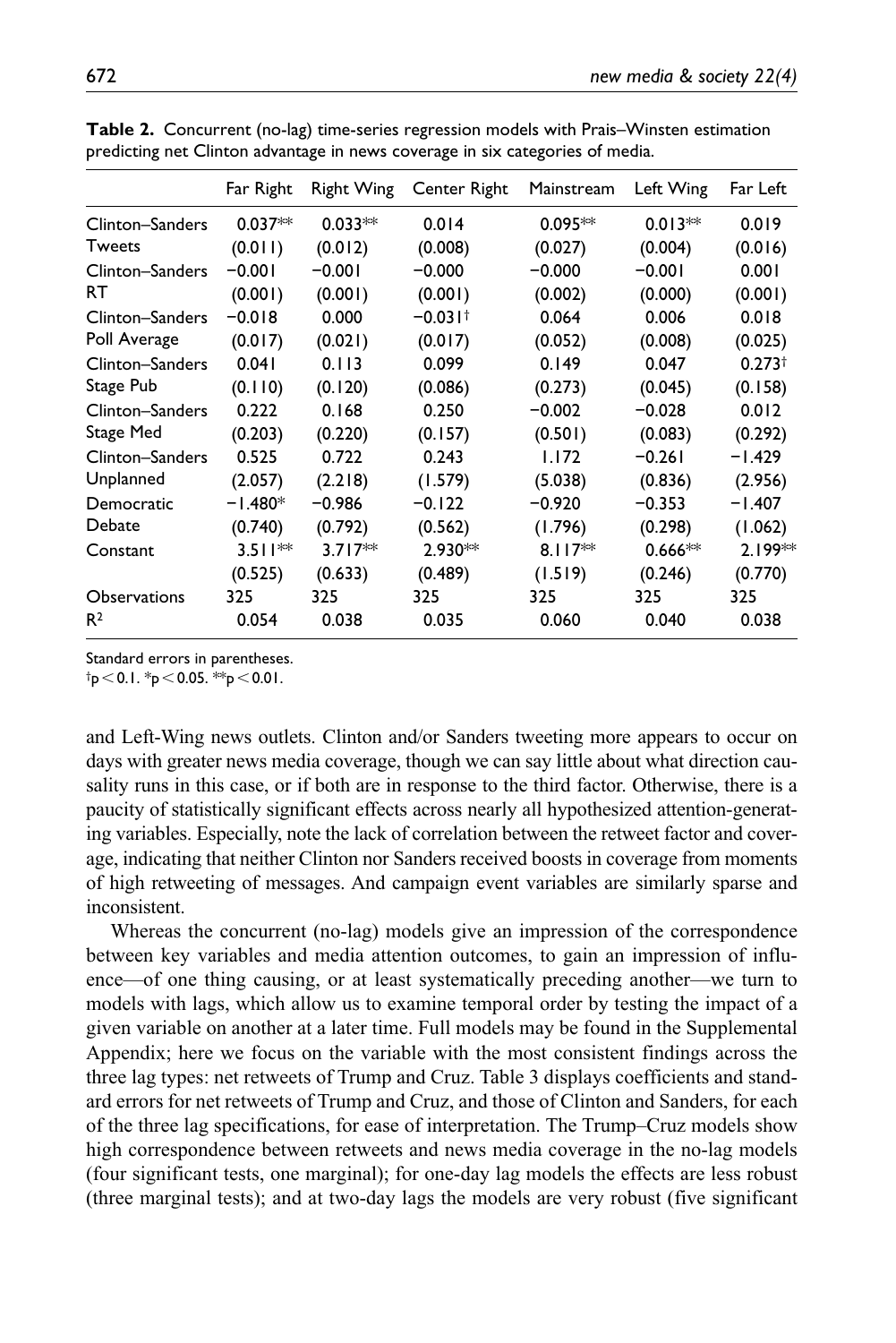|                         | (1)               | (2)     | (3)                  | (4)               | (5)      | (6)                                                           |
|-------------------------|-------------------|---------|----------------------|-------------------|----------|---------------------------------------------------------------|
|                         | Far Right         |         |                      |                   |          | Right Media Center Right Mainstream Left Media Left Clickbait |
| Trump-Cruz RT           | .001 <sup>†</sup> | $.002*$ | $.002*$              | $.009*$           | $.001*$  | $-.001$                                                       |
| (no lag)                | (.001)            | (.001)  | (.001)               | (.004)            | (.001)   | (.002)                                                        |
| Trump-Cruz RT           | .002†             | 00۱.    | .001                 | .007†             | $-.000$  | .003 <sup>†</sup>                                             |
| $(1-day lag)$           | (.001)            | (.001)  | (.001)               | (.004)            | (.001)   | (.001)                                                        |
| Trump-Cruz RT           | .002 <sup>†</sup> | $.002*$ | $.004**$             | $.010**$          | $.003**$ | $.004**$                                                      |
| $(2-day \, lag)$        | (.001)            | (.001)  | .001                 | (.004)            | (.001)   | (.001)                                                        |
| Clinton-Sanders         | $-0.01$           | $-.001$ | $-.002$              | $-.000$           | $-.001$  | .001                                                          |
| RT (no lag)             | (.001)            | (.001)  | (.001)               | (.002)            | (.000)   | (.001)                                                        |
| Clinton-Sanders         | $.002*$           | $-.000$ | $-.001$ <sup>+</sup> | $-.002$           | $-.000$  | .003 <sup>†</sup>                                             |
| $RT(1-day \text{ lag})$ | (.001)            | (.001)  | (.001)               | (.002)            | (.000)   | (.001)                                                        |
| Clinton-Sanders         | $-.000$           | .001    | .001                 | .004 <sup>†</sup> | .000     | .001                                                          |
| $RT(2$ -day lag)        | (.001)            | (.001)  | .001                 | (.002)            | (.000)   | (.001)                                                        |
| <b>Observations</b>     | 325               | 325     | 325                  | 325               | 325      | 325                                                           |

**Table 3.** Summary table displaying coefficients and standard errors of net retweet variables on coverage in six types of media.

Coefficients and standard errors are extracted from fully specified models, which can be found in the Supplemental Appendix.

 $\text{t}_{\text{p}}$  < 0.1.  $\text{t}_{\text{p}}$  < 0.05.  $\text{t}_{\text{p}}$  < 0.01.

tests, one marginal). This is powerful evidence that retweets played a role in spurring news media attention to the candidates—and in this case, we primarily mean to Trump. Notably, when we use a slightly different model specification, a lagged dependent model rather than Prais–Winsten, one-day lagged results for the retweet variable are robust across all media types (see the Supplemental Appendix). Our conclusion is that retweet activity of Trump is driving a rise in news media mentions that endures for at least two days. (Also see the Supplemental Appendix for Trump-only models which make clear that it was attention to him, not to Cruz, that drives the overall findings.)

The Clinton–Sanders models, by contrast, show very weak results (four marginal tests in all). It is also worth noting that the correlation between candidates' own tweets in the no lag models is nowhere replicated in the lag models for Clinton–Sanders.

Given the significance of retweets as an attention-generating mechanism for Trump, it is worth considering how these played out over the course of the primaries. Figure 2 displays this in terms of the retweets per week of each of the four candidates. There, Trump's ability to generate social media buzz is clearly in a different league than Cruz's, throughout the series. But what is more notable is that Sanders' retweets largely kept pace with Trump's. This is quite striking in light of our earlier finding concerning the news media attention Trump gained from social media; if the same effect had been present for Sanders, a quite different pattern of media attention may have resulted on the Democratic side. Thus, in comparison to Sanders, Trump's social media message was *not* amplified more in social media, but in the transition from social to news media. This likely underscores the uniqueness of Trump's often abrasive and sensationalist social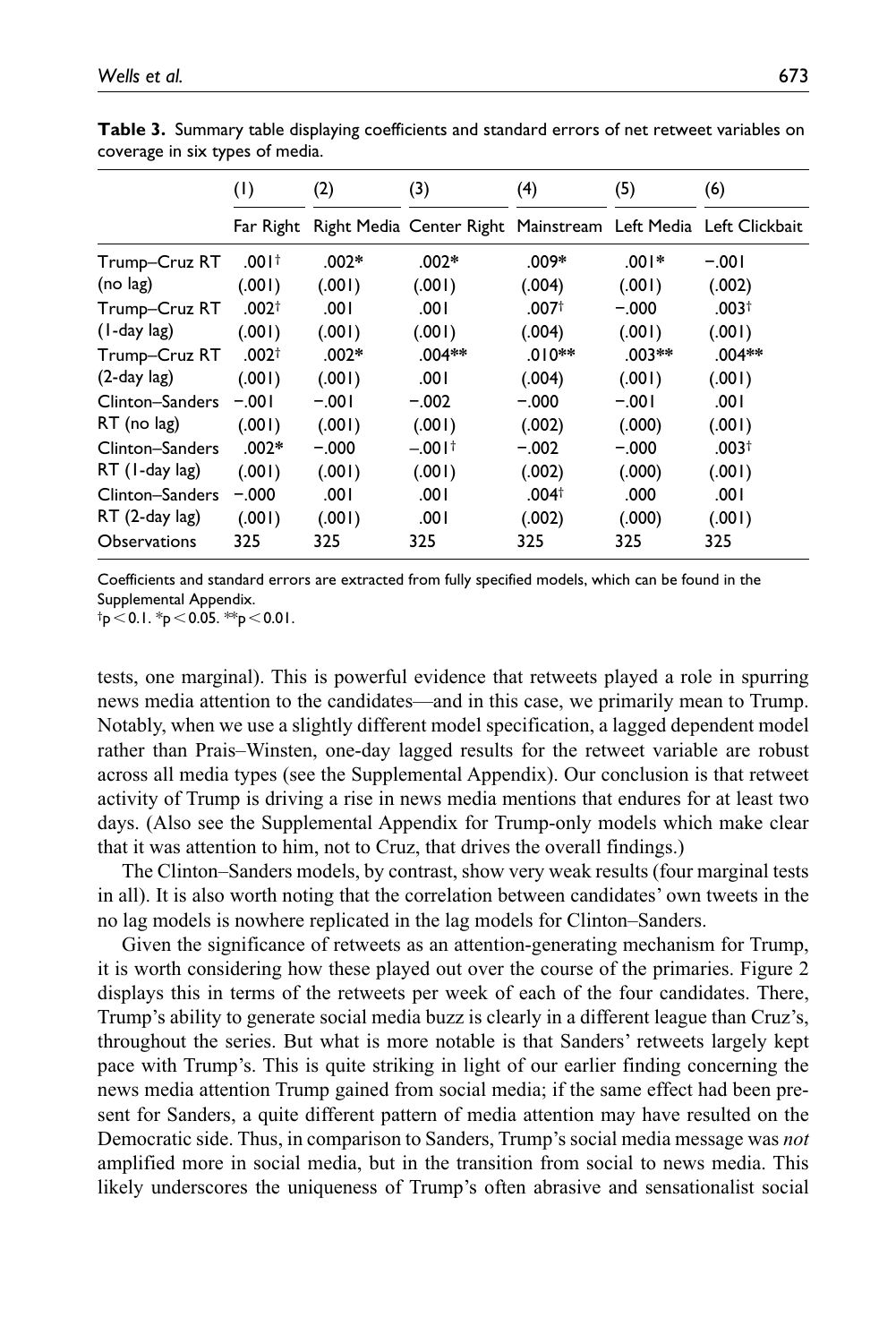

**Figure 2.** Retweets of each candidate per week (1% sample), April 1, 2015, to May 4, 2016. Black=Trump, Red=Cruz, Blue=Clinton, and Green=Sanders. Blank spots in the series denote data missing from Twitter archive.

media behavior, and the responsiveness of multiple types of news media to those features (Pelled et al., 2018). Sanders was doing something else, which was resonating with social media publics, but not moving from them into the broader media ecology—an intriguing echo of Bennett and colleagues's (2018) findings about the challenges facing left-leaning movements, and potentially the natural advantage enjoyed by outspoken right-wing populists.

Given the importance of Trump's retweets relative to each of the other candidates, and the speculation of Wells and colleagues (2016) that he may have responded to waning coverage with increased Twitter activity, we estimate a final set of models using the predicted values of media coverage recovered from the previous models to predict Trump's relative twitter activity. We estimate a simple bivariate model, although more fully saturated models yield very similar results.2 Table 4 shows these results, using OLS (ordinary least squares) regression models to relate subsequent Twitter posting by Trump relative to Cruz to Trump's news coverage advantage on the previous day. These models suggest Trump tends to tweet more when he has recently garnered *less* relative attention in news coverage from Center Right, Mainstream, Left Wing, and Far Left outlets.

## **Discussion**

Although the 2016 American primaries were limited to "only" two candidates exhibiting populist traits, our results contribute to the growing body of literature on populists' presence in news media. Furthermore, ours is one of few analyses to compare the treatment of populists by very different sectors of the media system, and to link social media activity to that treatment.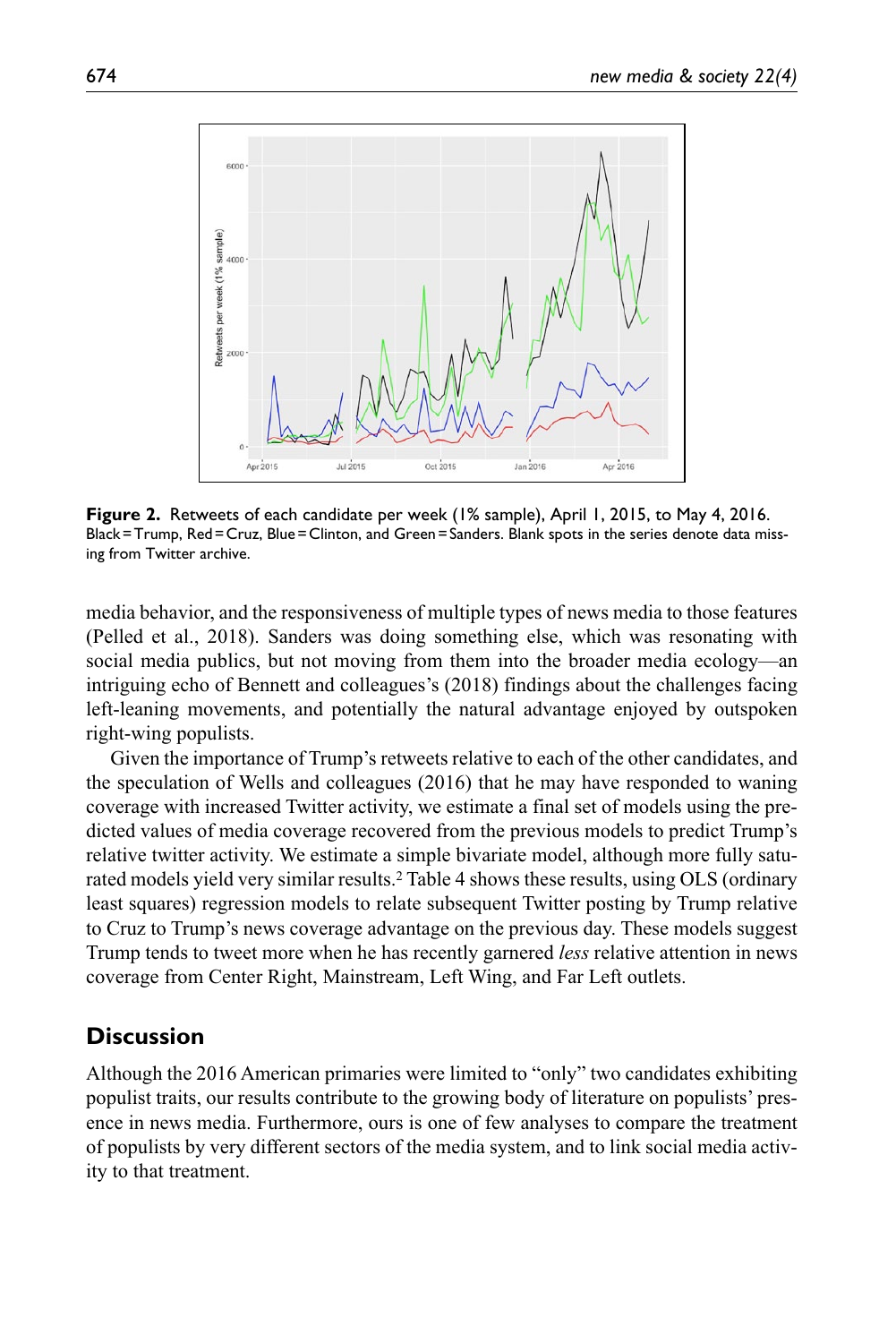| Table 4. OLS regression models relating Trump advantage in news coverage to relative (Trump-Cruz) Twitter activity the next day (t+1). |                                  |                                                                                                |                                  |                                  |                                  |                                  |
|----------------------------------------------------------------------------------------------------------------------------------------|----------------------------------|------------------------------------------------------------------------------------------------|----------------------------------|----------------------------------|----------------------------------|----------------------------------|
|                                                                                                                                        | Trump-Cruz<br>$T$ weets $_{t+1}$ | Trump-Cruz<br>$T$ weets $_{t+1}$                                                               | Trump-Cruz<br>$T$ weets $_{t+1}$ | Trump-Cruz<br>$T$ weets $_{t+1}$ | Trump-Cruz<br>$T$ weets $_{t+1}$ | Trump-Cruz<br>$T$ weets $_{t+1}$ |
| Trump-Cruz Tweets                                                                                                                      | $0.354***$                       | $-$<br>$-$<br>$-$<br>$-$<br>$-$<br><br>$-$<br><br><br><br><br><br><br><br><br><br><br><br><br> | $0.206**$                        | $0.312***$                       | $rac{1}{3}$<br>$rac{1}{3}$       | $0.444**$                        |
|                                                                                                                                        | $(0.051)$<br>-3.999**            | (0.051)                                                                                        | (0.064)                          | (0.055)                          | (0.064)                          | (0.056)                          |
| Far Right                                                                                                                              | (0.941)                          |                                                                                                |                                  |                                  |                                  |                                  |
| Right Wing                                                                                                                             |                                  | $-4.22$  **<br>(1.073)                                                                         |                                  |                                  |                                  |                                  |
| Center Right                                                                                                                           |                                  |                                                                                                | $-5.097**$                       |                                  |                                  |                                  |
|                                                                                                                                        |                                  |                                                                                                | (1.194)                          |                                  |                                  |                                  |
| Mainstream                                                                                                                             |                                  |                                                                                                |                                  | $+1.404 - 1$<br>(0.375)          |                                  |                                  |
| Left Wing                                                                                                                              |                                  |                                                                                                |                                  |                                  | $-8.889**$                       |                                  |
|                                                                                                                                        |                                  |                                                                                                |                                  |                                  | (2.001)                          |                                  |
| Far Left                                                                                                                               |                                  |                                                                                                |                                  |                                  |                                  | $-0.376$                         |
|                                                                                                                                        |                                  |                                                                                                |                                  |                                  |                                  |                                  |
| Constant                                                                                                                               | 17.943**                         | 19.897**                                                                                       | $14.532***$                      | 18.791**                         | 26.500**                         | $(0.893)$<br>$-0.180$            |
|                                                                                                                                        | $(4.028)$<br>325                 | $(4.140)$<br>325                                                                               | $(3.187)$<br>325                 | $(4.216)$<br>325                 | $(4.986)$<br>325                 | $(6.426)$<br>325                 |
| Observations                                                                                                                           |                                  |                                                                                                |                                  |                                  |                                  |                                  |
| R <sup>2</sup>                                                                                                                         | 0.272                            | 0.279                                                                                          | 0.281                            | 0.271                            | 0.288                            | 0.208                            |
| Standard errors in parentheses. OLS: ordinary least squares.<br>$*_{\text{p}}$ < 0.05. $*_{\text{p}}$ < 0.01.                          |                                  |                                                                                                |                                  |                                  |                                  |                                  |

*Wells et al.* 675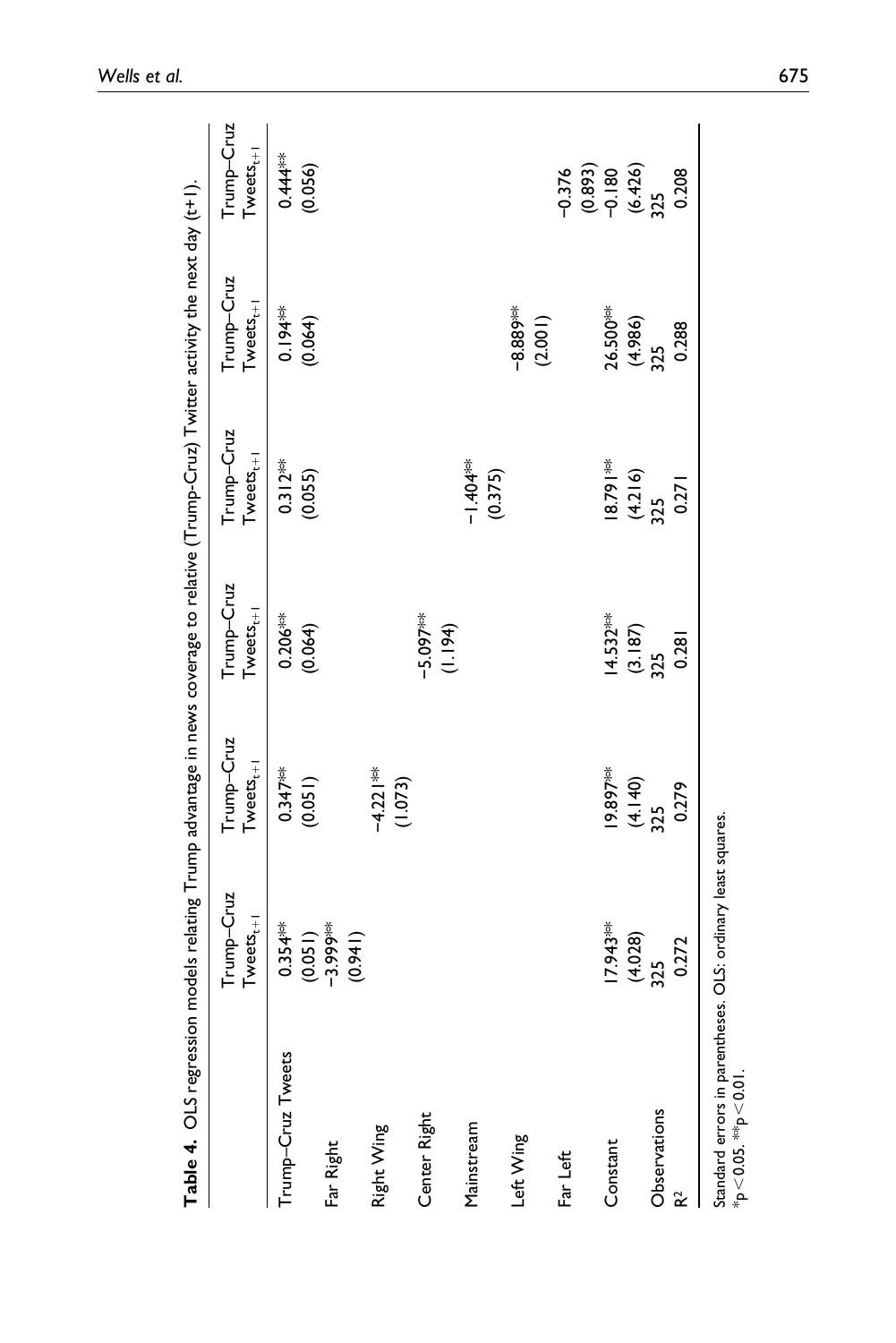And our results reveal surprising *uniformity* at how outlets spanning the politicalmedia landscape allocated attention to the major candidates (see Figure 3). Clinton and Sanders were somewhat differentially covered—with right-of-center, right-wing, and far-right outlets largely ignoring Sanders; but outlets of all varieties provided disproportionate coverage to Trump over Cruz from the very beginning of the campaign. Thus, whereas scholars such as Waisbord (2018) emphasize the *fragmentation* of the media system as an important condition of 21st-century populist, we demonstrate marked *similarity* in the responses of different types of media to Trump, leading us to place greater weight on the political economy of attention as a critical component of the populist era; we discuss this in greater detail below.

There was also surprising similarity in the factors that drove Trump's attention advantage, with the volume of his retweets playing an important role for virtually all media types. This was not a partisan phenomenon, nor one restricted to "clickbait" media: the core mainstream press and left-leaning serious journalism (Mother Jones, the New Yorker) outlets were as responsive to the social media amplification of Trump's posts as far-right (Breitbart) and highly social media-oriented outlets (HuffingtonPost). This finding emphasizes both the hybrid nature of the media environment and the significance of social media as an engine with the potential to push attention to populists into every corner of the mediasphere.

At least for *some* populists: what also stood out was that this mechanism for attracting attention was available only to Trump. Sanders, Trump's left-wing populist foil, received comparable social media support, but a fraction of the media attention. One suspects that the content of Trump's tweets, often saturated with attacks on his opponents, establishment elites, and populist targets like immigrants and Muslims, contributed to the volume of his posts getting retweeted, and provided irresistible fodder for news outlets and their readers in ways that Sanders' more policy- and campaign-oriented tweets did not. The little-heralded popularity of Sanders' social media presence certainly merits greater study as an artifact of an American campaign inflected by left-wing populism.

Trump's dominance over Cruz among left-wing outlets further suggests Trump may have gained from vociferously critical coverage from ideological enemies (Esser et al., 2016), a finding that calls for greater attention to the capacities of right- and left-wing populists to provoke spectacles the news media want to cover, and the importance of outparty attacks in highly reactive political moments. At least within American political system, the outrage Trump drew on in his frequent norm violations may be much less available to candidates on the left (Kimmel, 2017). Another possibility is that amplification engines on the right were simply more effective at driving Trump's presence into the news media (Phillips, 2018). Further attention to dynamics within and between news media should attempt to disentangle this possibility.

#### *The political economy of the attention economy*

The channel from social media activity to news media attention leads us to ask about the growing role of metrics and audience measurement in the attention economy (Boydstun and Aelst, 2018; Webster, 2014). Especially as Trump's Twitter behavior became a central feature of his persona, it appears that news media became attuned to buzz about him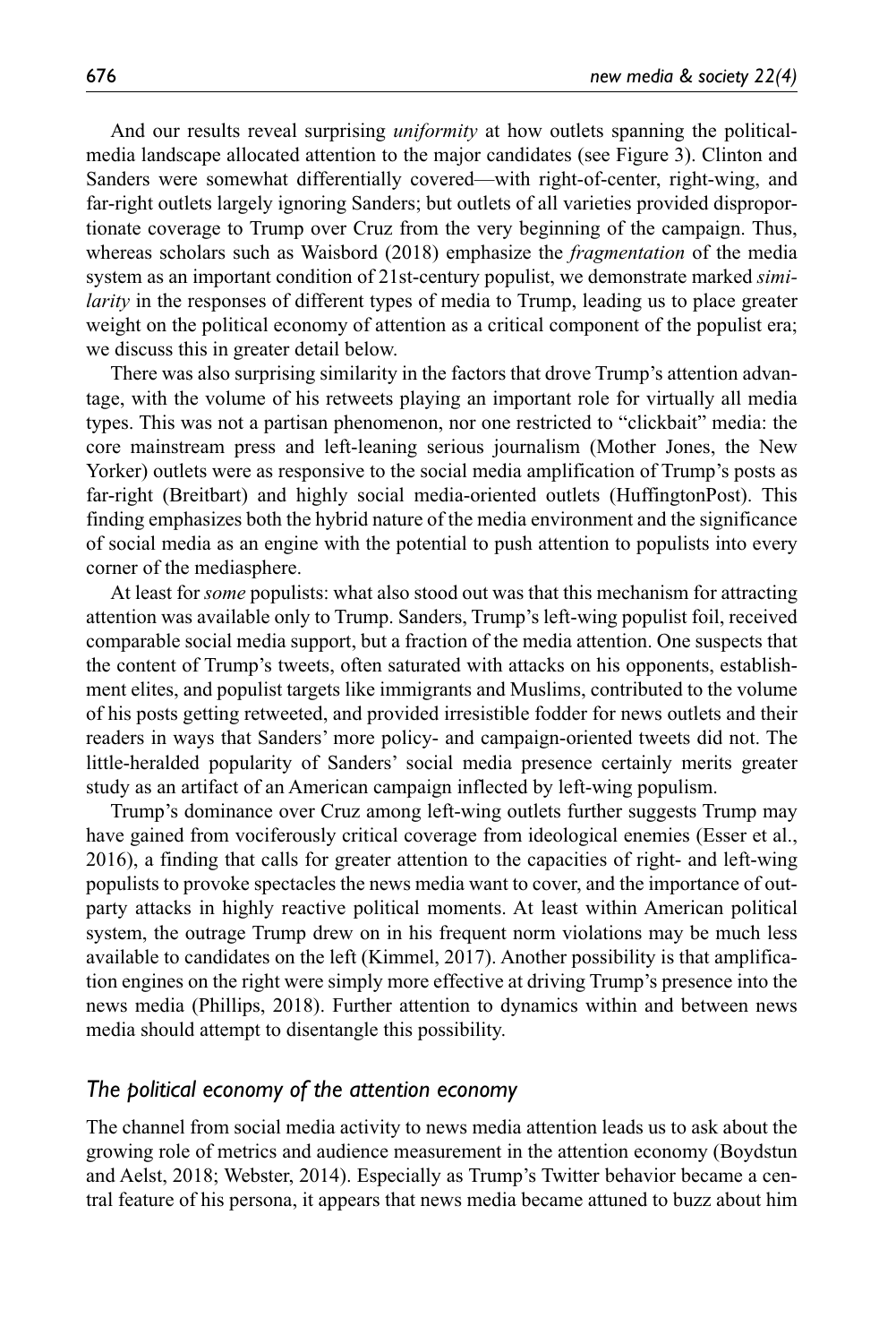

**Figure 3.** Articles devoted to each candidate per week, by sector of the media system.<br>Here, the range of dates is April I, 2015, to December I, 2016, to allow for comparison across primary and general election season. Bl Figure 3. Articles devoted to each candidate per week, by sector of the media system.<br>Here, the range of dates is April I, 2015, to December I, 2016, to allow for comparison across primary and general election season. Blac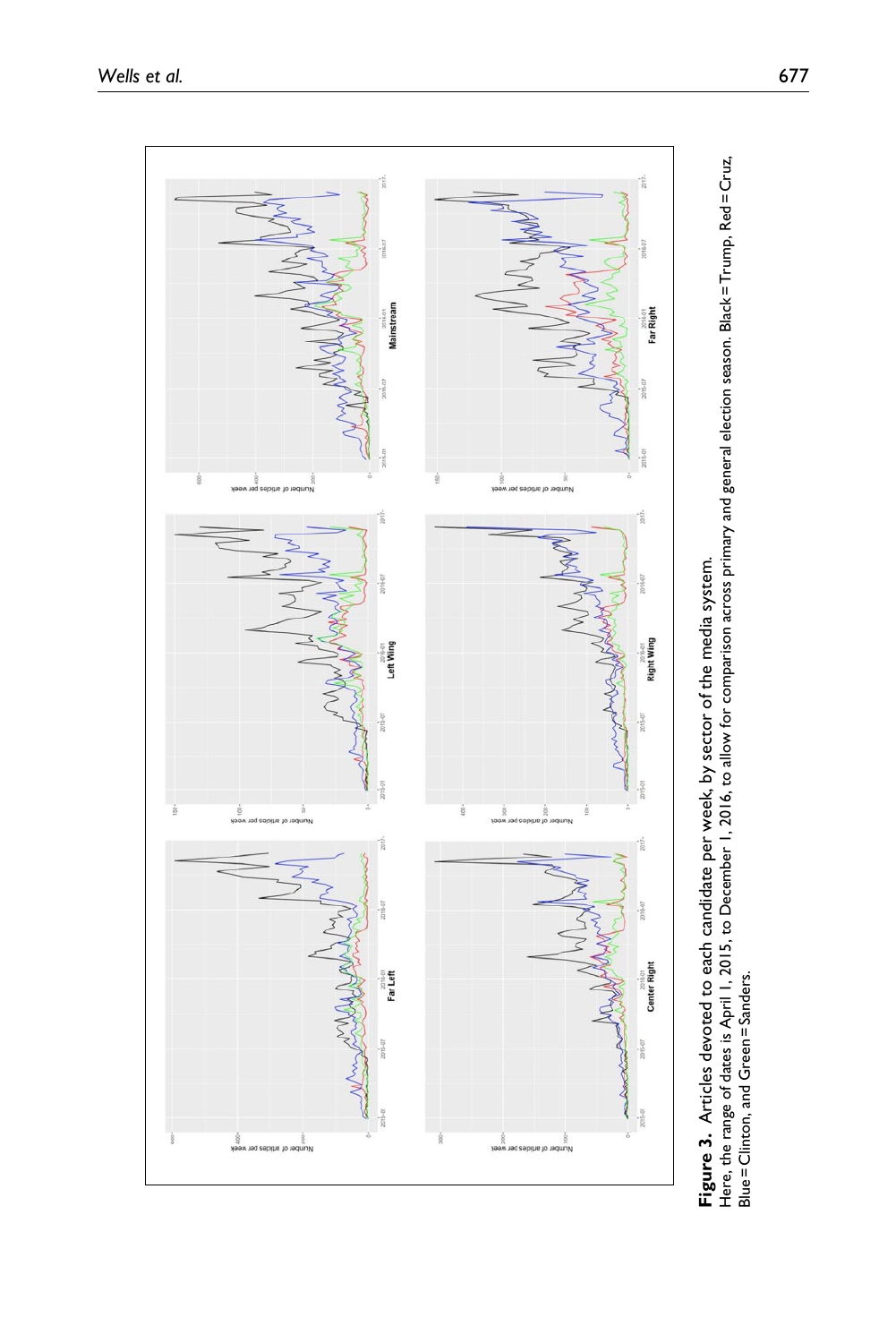in social media (McGregor and Molyneux, 2018). In this, our findings contribute to a growing body of evidence concerning the workings of news judgment in a political economy defined by attracting audiences' attention (Karpf, 2016; Webster, 2014), and lend support to the contention that profitability incentives among advertiser-dependent media can play a role in heightening attention to populists (Mudde, 2007).

#### *Rapid change in digital media newsrooms*

We must also recognize that Trump's unpredictability, resistance to negative coverage, and sense of timing—the latter emphasized by our finding of Trump's responsiveness to waning news media interest— occurred at a moment of profound change in the news media. In many ways, his campaign "caught off guard" (Boydstun and Aelst, 2018) newsrooms struggling to adapt to low and deeply polarized assessments of news media legitimacy (Mitchell et al., 2014), the pace of social media-enabled campaigns, and the lack of public censure of norm-shattering politicians.

Most of all, the changes to the digital newsroom and its political context have not come with unlimited additional resources or time. The attention and production of journalists, editors, pundits, and producers are finite, especially within the context of a single news organization (Benoit et al., 2005; Drew and Wilhoit, 1976; McDonald and Lawrence, 2004; Williams et al., 2015), even as journalists in the contemporary media environment are required to produce a range of digital products in nearly real time (Anderson, 2013; Revers, 2014). While others have noted that Twitter changed the "boys on the bus" style reporting that characterized presidential news coverage in the 20th century (Hamby, 2013), there is clearly need for more research into how the news hole in a digital attention economy is allocated.

Clearly, our study is unable to predict to what degree these results will be replicated with future, non-Trump American populists. Nonetheless, this essay represents the study of a significant proportion of American candidates who could properly be called populists on the national stage. As such, we are able to say something about how populism is being received by American news media: so far, its right-wing, outspoken, attentionseeking, and inciting variety is covered heavily and closely followed on social media. Its left-wing version, much less so. Future research, on more cases, will be needed to determine to what extent, and why, this is true.

#### **Funding**

The author(s) disclosed receipt of the following financial support for the research, authorship, and/ or publication of this article: This work was supported by the National Research Foundation of Korea Grant funded by the Korean Government NRF-2016S1A3A2925033.

### **ORCID iDs**

Chris Wells **D** <https://orcid.org/0000-0002-1126-9799> Josephine Lukito **<https://orcid.org/0000-0002-0771-1070>** 

#### **Supplemental material**

Supplemental material for this article is available online.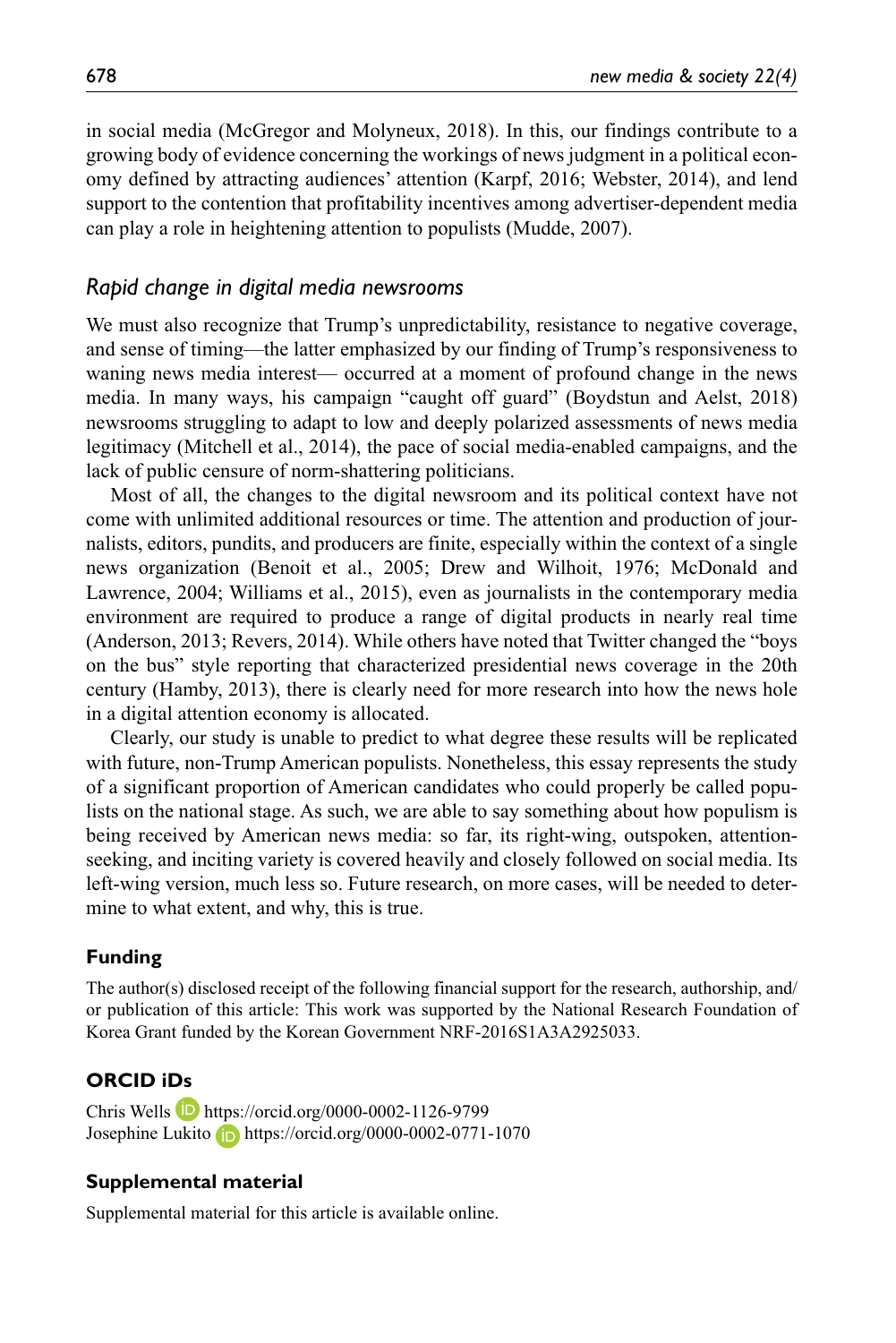#### **Notes**

- 1. Figure A1 in the Supplemental Appendix graphically displays the trend of news media coverage across the campaign. The trends are highly correspondent with the events of the campaign, offering at least face validity to this approach.
- 2. We estimate these models with OLS using a lagged endogenous variable. We bootstrap the standard errors on our coefficient of interest.

#### **References**

- Akkerman T (2011) Friend or foe? Right-wing populism and the popular press in Britain and the Netherlands. *Journalism* 12(8): 931–945.
- Anderson CW (2013) *Rebuilding the News: Metropolitan Journalism in the Digital Age*. Philadelphia, PA: Temple University.
- Bennett WL, Segerberg A and Knüpfer CB (2018) The democratic interface: technology, political organization, and diverging patterns of electoral representation. *Information, Communication & Society* 21(11): 1655–1680.
- Benoit WL, Stein KA and Hansen GJ (2005) New York Times coverage of presidential campaigns. *Journalism & Mass Communication Quarterly* 82(2): 356–376.
- Berry JM and Sobieraj S (2014) *The Outrage Industry: Political Opinion Media and the New Incivility*. New York: Oxford University Press.
- Bos L, van der Brug W and de Vreese C (2011) How the media shape perceptions of right-wing populist leaders. *Political Communication* 28(2): 182–206.
- Boydstun AE and Aelst PV (2018) New rules for an old game? How the 2016 U.S. Election caught the press off guard. *Mass Communication and Society* 21(6): 671–696.
- Bump P (2017) *Assessing a Clinton Argument that the Media Helped to Elect Trump*. The Washington Post, Sept. 12. Available at: [https://www.washingtonpost.com/news/politics/](https://www.washingtonpost.com/news/politics/wp/2017/09/12/assessing-a-clinton-argument-that-the-media-helped-to-elect-trump/) [wp/2017/09/12/assessing-a-clinton-argument-that-the-media-helped-to-elect-trump/](https://www.washingtonpost.com/news/politics/wp/2017/09/12/assessing-a-clinton-argument-that-the-media-helped-to-elect-trump/)
- Cappella JN and Jamieson KH (1997) *Spiral of Cynicism: The Press and the Public Good*. New York: Oxford University Press.
- Canon DT (1990) *Actors, Athletes and Astronauts*. Chicago: University of Chicago Press.
- Chadwick A (2017) *The Hybrid Media System: Politics and Power*. 2nd ed. New York: Oxford University Press.
- Conway BA, Kenski K and Wang D (2015) The rise of Twitter in the political campaign: searching for intermedia agenda-setting effects in the presidential primary. *Journal of Computermediated Communication* 20(4): 363–380.
- De Vreese CH, Esser F, Aalberg T, et al. (2018) Populism as an expression of political communication content and style: a new perspective. *The International Journal of Press/Politics* 23: 423–438.
- Drew D and Wilhoit GC (1976) Newshole allocation policies of American Daily Newspapers. *Journalism Quarterly* 53(3): 434–482.
- Engesser S, Ernst N, Esser F, et al. (2017a) Populism and social media: how politicians spread a fragmented ideology. *Information, Communication & Society* 20(8): 1109–1126.
- Engesser S, Fawzi N and Larsson AO (2017b) Populist online communication: introduction to the special issue. *Information, Communication & Society* 20(9): 1279–1292.
- Esser F, Stępińska A and Hopmann DN (2016) Populism and the Media: Cross-National Findings and Perspectives. In: Aalberg T, Esser F, Reinemann C, et al. (eds) *Populist Political Communication in Europe*. New York: Routledge, pp. 365–80.
- Faris RM, Roberts H, Etling B, et al. (2017) Partisanship, propaganda, and disinformation: online media and the 2016 U.S.Presidential Election. Research paper, Berkman Klein Center for Internet & Society, Cambridge, MA.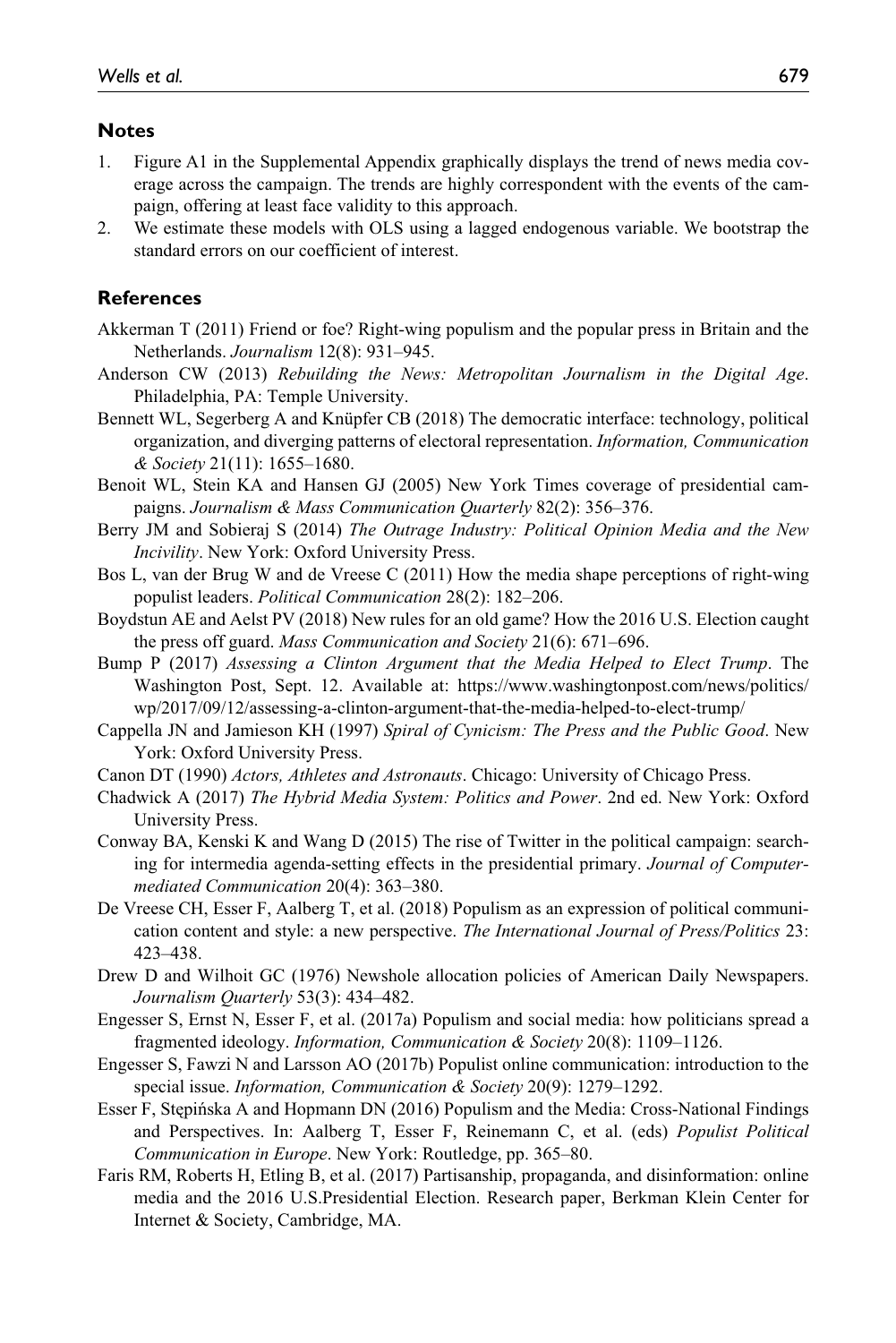- Freelon D, McIlwain C and Clark M (2016) Quantifying the power and consequences of social media protest. *New Media & Society* 20: 990–1101.
- Gandy OH (1982) *Beyond Agenda Setting: Information Subsidies and Public Policy*. Norwood, NJ: Praeger.
- Goldhaber MH (1997) The attention economy and the Net. *First Monday* 2(4). Available at: [http://](http://firstmonday.org/ojs/index.php/fm/article/view/519) [firstmonday.org/ojs/index.php/fm/article/view/519](http://firstmonday.org/ojs/index.php/fm/article/view/519)
- Groshek J and Engelbert J (2013) Double differentiation in a cross-national comparison of populist political movements and online media uses in the United States and the Netherlands. *New Media & Society* 15(2): 183–202.
- Groshek J and Koc-Michalska K (2017) Helping populism win? Social media use, filter bubbles, and support for populist presidential candidates in the 2016 US election campaign. *Information, Communication & Society* 20(9): 1389–1407.
- Guo L and Vargo C (2018) "Fake News" and emerging online media ecosystem: an integrated intermedia agenda-setting analysis of the 2016 U.S. Presidential Election. *Communication Research* 47(2): 178–200. DOI: 10.1177/0093650218777177.
- Hahl O, Kim M and Zuckerman Sivan EW (2018) The Authentic appeal of the lying demagogue: proclaiming the deeper truth about political illegitimacy. *American Sociological Review* 83(1): 1–33.
- Hamby P (2013) *Did Twitter Kill the Boys On The Bus? Searching for a Better Way to Cover a Campaign*. Cambridge, MA: Joan Shorenstein Center on the Press, Politics, and Public Policy.
- Hameleers M, Bos L and de Vreese CH (2017) The appeal of media populism: the media preferences of citizens with populist attitudes. *Mass Communication and Society* 20(4): 481–504.
- Jagers J and Walgrave S (2007) Populism as political communication style: an empirical study of political parties' discourse in Belgium. *European Journal of Political Research* 46(3): 319–345.
- Jones BD and Baumgartner FR (2005) *The Politics of Attention*. Chicago, IL: University of Chicago Press.
- Kahn KF (1994) The distorted mirror: press coverage of women candidates for statewide office. *The Journal of Politics* 56(1): 154–173.
- Karpf D (2016) The clickbait candidate. *The Chronicle of Higher Education*, 19. Available at: [http://chronicle.com/article/The-Clickbait-Candidate/236815?cid=rc\\_right](http://chronicle.com/article/The-Clickbait-Candidate/236815?cid=rc_right)
- Kemmers R, van der Waal J and Aupers S (2016) Becoming politically discontented: anti-establishment careers of Dutch nonvoters and PVV voters. *Current Sociology* 64(5): 757–774.
- Kimmel M (2017) Trump's angry white men. *Chatham House*. Available at: [https://www.chatham](https://www.chathamhouse.org//node/33597)[house.org//node/33597](https://www.chathamhouse.org//node/33597)
- Krämer B (2014) Media populism: a conceptual clarification and some theses on its effects. *Communication Theory* 24(1): 42–60.
- Ladd JM (2011) *Why Americans Hate the Media and How It Matters*. 1st ed. Princeton, NJ: Princeton University Press.
- Lecheler S and Kruikemeier S (2016) Re-evaluating journalistic routines in a digital age: a review of research on the use of online sources. *New Media & Society* 18(1): 156–171.
- McDonald IR and Lawrence RG (2004) Filling the  $24 \times 7$  news hole: television news coverage following September 11. *American Behavioral Scientist* 48(3): 327–340.
- McGregor SC and Molyneux L (2018) Twitter's influence on news judgment: an experiment among journalists. *Journalism*. Epub ahead of print 5 October. DOI: 10.1177/1464884918802975.
- Marwick AE and Lewis B (2017) *Media Manipulation and Disinformation Online*. New York: Data & Society Research Institute. Available at: [https://datasociety.net/output/media-manip](https://datasociety.net/output/media-manipulation-and-disinfo-online/)[ulation-and-disinfo-online/](https://datasociety.net/output/media-manipulation-and-disinfo-online/)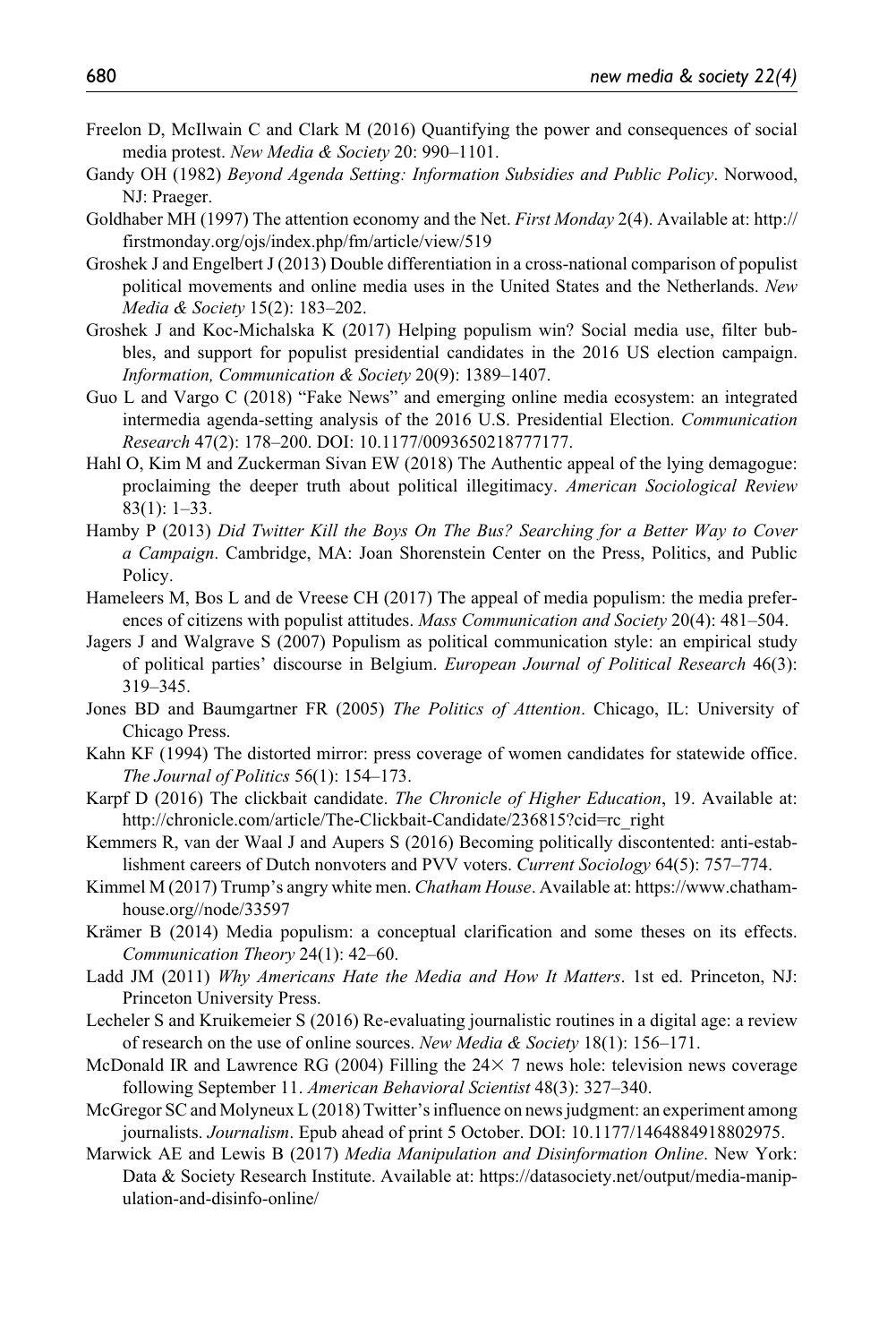- Mazzoleni G (2008) Populism and the media. In: Albertazzi D and McDonnell D (eds) *Twenty-First Century Populism: The Spectre of Western European Democracy*. London: Palgrave Macmillan, pp. 49–64.
- Mazzoleni G and Bracciale R (2018) Socially mediated populism: the communicative strategies of political leaders on Facebook. *Palgrave Communications* 4(1): 50.
- Mitchell A, Gottfried J, Kiley J, et al. (2014) Political polarization & media habits. Pew Research Center. Available at: [https://www.journalism.org/2014/10/21/political-polarization-media](https://www.journalism.org/2014/10/21/political-polarization-media-habits/)[habits/](https://www.journalism.org/2014/10/21/political-polarization-media-habits/)
- Moffitt B (2017) *The Global Rise of Populism: Performance, Political Style, and Representation*. Palo Alto, CA: Stanford University Press.
- Morstatter F, Pfeffer J, Liu H, et al (2013) Is the sample good enough? Streaming API with Twitter's Firehose. *International Conference on Weblogs and Social Media*. Available at: <http://arxiv.org/abs/1306.5204>
- Mudde C (2004) The populist zeitgeist. *Government and Opposition* 39(4): 541–563.
- Mudde C (2007) *Populist Radical Right Parties in Europe*. Cambridge: Cambridge University Press.
- Musgrave S (2017) Trump Nation's secret twitter weapon. *Politico*, 9 August. Available at: [http://](http://politi.co/2viAxZA) [politi.co/2viAxZA](http://politi.co/2viAxZA)
- Oliver JE and Rahn WM (2016) Rise of the Trumpenvolk: populism in the 2016 election. *The ANNALS of the American Academy of Political and Social Science* 667(1): 189–206.
- Parmelee JH (2014) The agenda-building function of political tweets. *New Media & Society* 16(3): 434–450.
- Patterson TE (2016) News coverage of the 2016 general election: how the press failed the voters. 7 December. Available at:<https://shorensteincenter.org/news-coverage-2016-general-election/>
- Peck R (2019) *Fox Populism: Branding Conservatism as Working Class*. Cambridge: Cambridge University Press.
- Pelled A, Lukito J, Boehm F, et al. (2018) "Little Marco," "Lyin' Ted," "Crooked Hillary," and the "Biased" Media: how Trump used Twitter to attack and organize. In: Stroud NJ and McGregor SC (eds) *New Agendas in Communication: How Big Data Informs Political Communication*. New York: Routledge, pp. 176–196.
- Phillips W (2018) *The Oxygen of Amplification*. New York: Data & Society Research Institute. Available at: <https://datasociety.net/output/oxygen-of-amplification/>
- Pickard V (2017) The big picture: misinformation society. *Public Books*, 8 November. Available at:<http://www.publicbooks.org/the-big-picture-misinformation-society/>
- Revers M (2014) The twitterization of news making: transparency and journalistic professionalism. *Journal of Communication* 64(5): 806–826.
- Schlesinger P and Doyle G (2015) From organizational crisis to multi-platform salvation? Creative destruction and the recomposition of news media. *Journalism* 16(3): 305–323.
- Schmuck D, Matthes J and Boomgaarden H (2017) Austria: candidate-centered and anti-immigrant right-wing populism. In: Aalberg T, Esser F, Reinemann C, et al. (eds) *Populist Political Communication in Europe*. New York: Routledge, pp. 85–98.
- Shah DV, Watts MD, Domke D, et al. (1999) News coverage, economic cues, and the public's presidential preferences, 1984-1996. *The Journal of Politics* 61(4): 914–943.
- Stier S, Posch L, Bleier A, et al. (2017) When populists become popular: comparing Facebook use by the right-wing movement Pegida and German political parties. *Information, Communication & Society* 20: 1365–1388. Available at: [http://www.tandfonline.com/doi/abs](http://www.tandfonline.com/doi/abs/10.1080/1369118X.2017.1328519) [/10.1080/1369118X.2017.1328519](http://www.tandfonline.com/doi/abs/10.1080/1369118X.2017.1328519)
- van Aelst P, Strömbäck J, Aalberg T, et al. (2017) Political communication in a high-choice media environment: a challenge for democracy? *Annals of the International Communication Association* 41(1): 3–27.